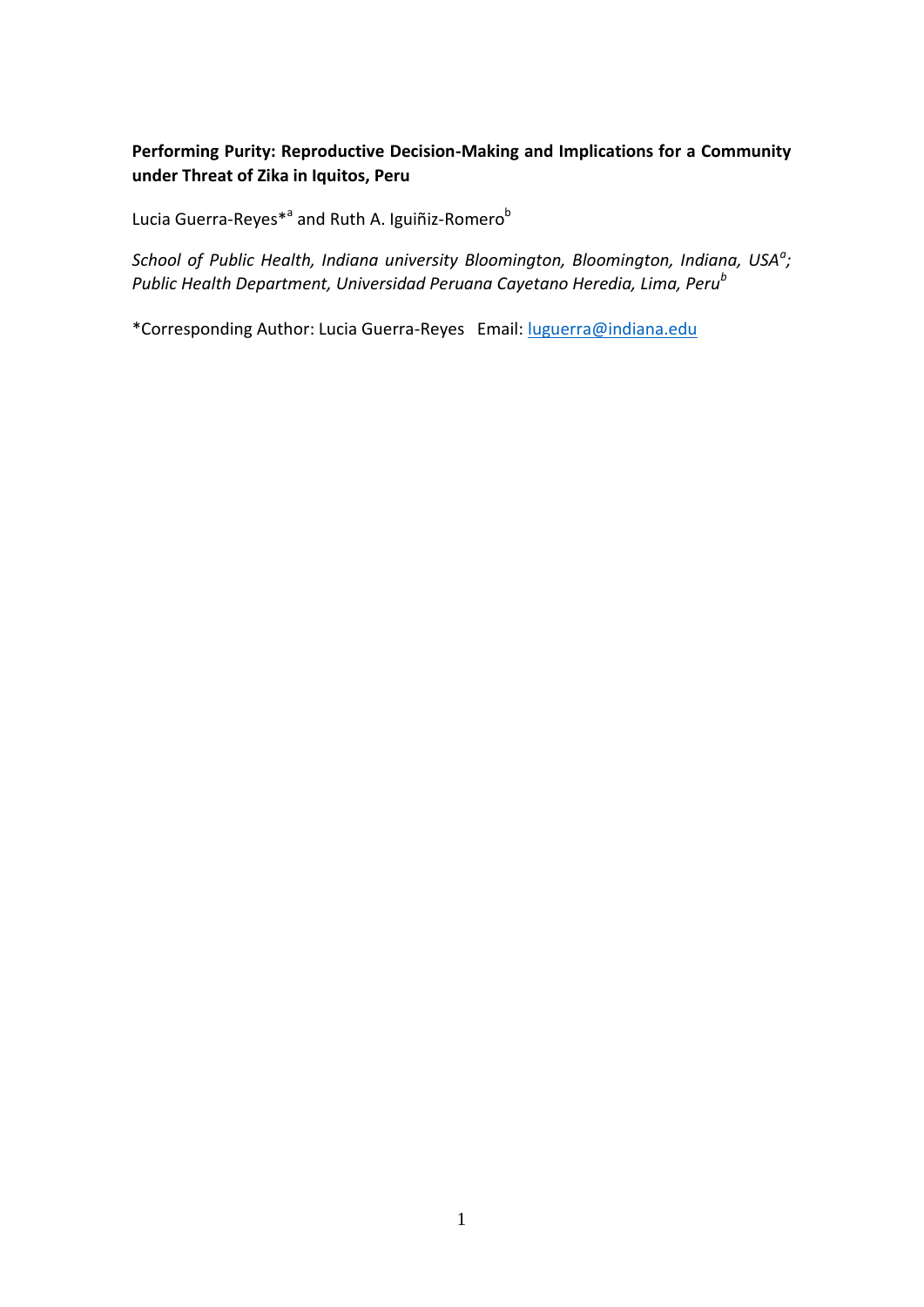### **Abstract**

The long-term management and prevention of Zika virus requires an understanding reproductive and sexual health behaviours, including mechanisms of partnered decision-making. In this article, we report on a qualitative study conducted before the arrival of Zika in Iquitos, Peru. We assessed existing patterns of reproductive decisionmaking among partnered men and women in a community under threat of Zika and discuss how these may impact Zika prevention in the long-term. We used a rapid qualitative assessment methodology, including in-depth semi-structured interviews with partnered women (28) and men (21). Deeply unequal gender role expectations limit discussions of reproductive decisions until after a first child is born. Women needed to perform a domestic 'of-the-house' to be considered suitable partners, leading them to hide their knowledge of sexual and reproductive health. Condoms symbolise risk and are unused with partners committed relationships. A shared perception that men must take care of female partner's sexual health, translates into male sexual and reproductive preferences overcoming female desires. Existing decision-making patterns lead to increased risk of Zika exposure. Long-term response should expand Zika virus information and preventive messages to men, and young people in addition to engaging with broader societal challenges to gender inequity.

**Keywords**: reproduction, decision-making, sexual risk, Zika, Peru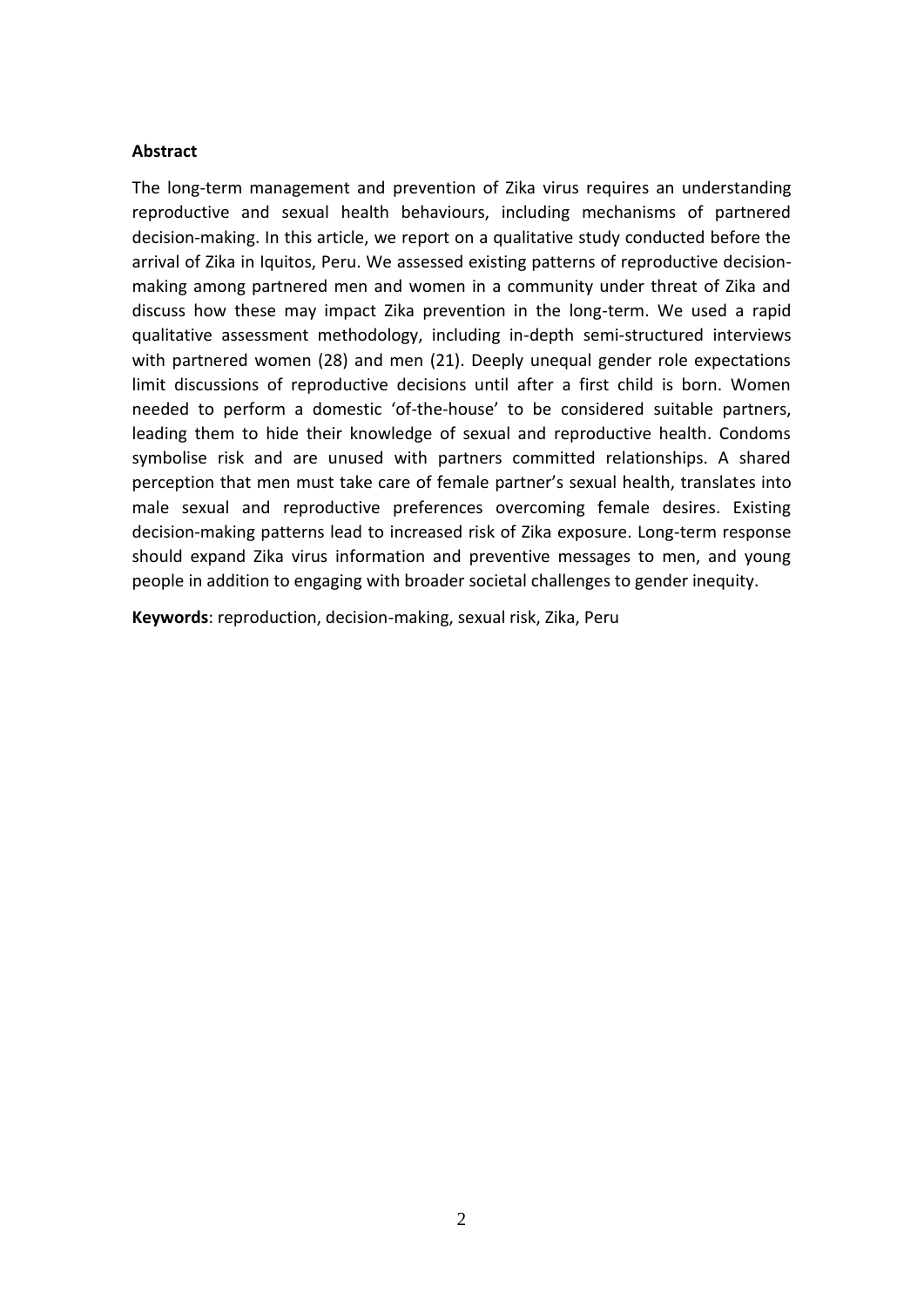## **Introduction**

Zika virus (ZIKV) poses serious challenges for public health systems, primarily due to the multifaceted nature of its transmission (mosquito, unprotected sex, and vertical); the large numbers of asymptomatic cases; and difficulties in testing (WHO Zika virus Factsheet)<sup>1</sup>. Although ZIKV has been detected in semen for up to 6 months after infection, the role of sexual transmission is not well understood and may be underestimated (Kim et al. 2018, Allard et al. 2017). Nevertheless, long-term prevention of ZIKV spread requires an understanding reproductive and sexual health behaviours, including mechanisms of decision-making. In this study, we assess reproductive decision-making in a community under threat of Zika and discuss its implications for long-term responses.

ZIKV is transmitted by the Aedes Aegypti mosquito and has been linked to an increasing number of adverse outcomes: stillbirths, cognitive impairment, microcephaly and increased incidence of Guillaun-Barré paralysis (Petersen et al. 2016). Zika's spread in Latin America has highlighted the gross inequalities in access to reproductive health information, contraception, sexual education and safe abortion care (Roa 2016). Official responses advocating for abstinence, use of contraception, and staying indoors as ways to avoid the disease, place the responsibility for prevention on women (Dreweke 2016). An underlying and problematic assumption is that women are indeed in a position to act; concealing the constraints of the gendered dynamics of everyday life and profound disparities in access to reproductive health.

A better understanding of the reality of reproductive and sexual health decision-making is needed to develop effective interventions. In this study, we explored the gendered experiences of reproductive decision-making before ZIKV spread in Iquitos, Peru. We sought to understand first, how women and men in a Zikathreatened community negotiate reproductive health decisions; and second, assess how these patterns may affect ZIKV exposure.

## *Background*

Studies in reproductive and sexual decision-making in Peru have previously focused on perceptions and use of contraceptive methods from the perspectives of family planning and social-economic development (Ramos Padilla 2006, Cruz-Peñarán et al. 2003) Other research has assessed gendered barriers to male participation in contraceptive use among partnered men (Aspilcueta-Gho 2013, Quiroz Díaz and Gil Henríquez 2009) and adolescents (Chirinos, Bardales, and Segura 2006). Condom use decision making has been studied as part of HIV and STI prevention but mostly in atrisk populations such as men who have sex with men and sex workers (Sanchez et al. 2007, Kinsler et al. 2014). Overall this research points to an increasing reliance on modern contraceptive methods, although not condoms, in partnered relationships, and to the everyday exclusion of men from regular reproductive counselling services. Gender power dynamics and hierarchical gender roles have been identified barriers to sexual and reproductive decision-making (Ramos, Palomino, and Guezmes 2002,

<sup>1</sup> http://www.who.int/mediacentre/factsheets/zika/en/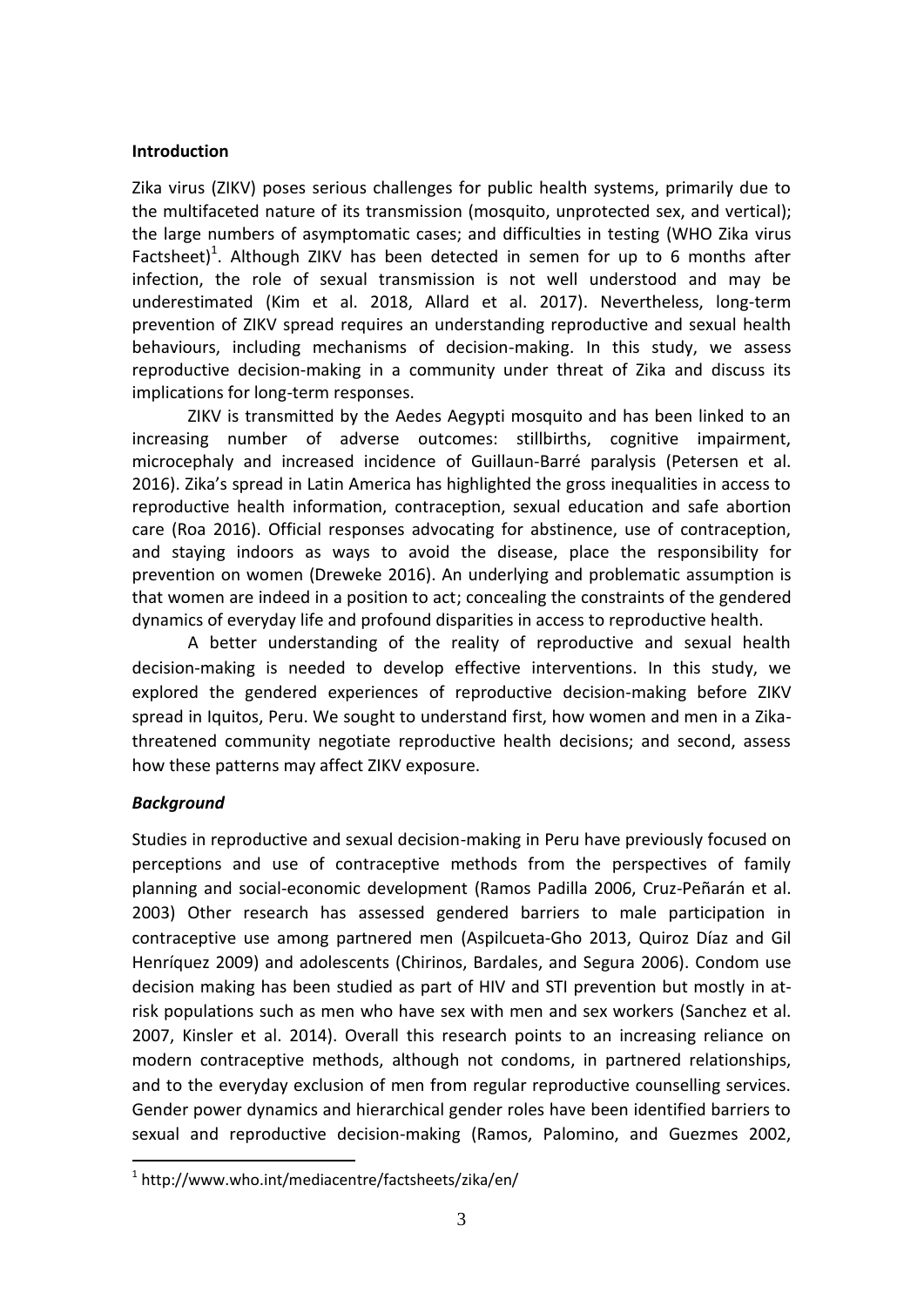Palomino et al. 2011). Research in other parts of the Americas suggests that gender stereotypes, the macho-dominant male, and the submissive female, are linked to significant communication barriers in sexual and reproductive decision-making, including contraception and condom use (Cianelli, Ferrer, and McElmurry 2008, Alvarez et al. 2016).

### **Materials and Methods**

Iquitos is one of the largest and most remote cities in Peru, it is only accessible by air and by river. Many of its more than 400,000 inhabitants are migrants from upriver indigenous communities (INEI 2015). The city is a busy main Amazonian port, buzzing motorcycle-taxis cross the streets. The local economy subsists on tourism, commerce, and services to the nearby oil duct and refineries. In the city centre, grand rubberboom houses have given way to more modest concrete structures. On the outskirts, wooden houses signal clear changes in the socioeconomic status of inhabitants.

The study site, Moronacocha, is a peri-urban community located on the outskirts of the city. The site was chosen in collaboration with the Regional Health Department due to the endemic presence of Aedes Aegypti and recurrent dengue infections. The neighbourhood (~15,000 people) is situated on a lake adjacent to the river. Located between the lake and an air force base, the area is crossed by two large canals that carry city sewage to the lake. It is also an important commercial stop on the river. Bars and by-the-hour hotels cater to travellers and line the main road.

To achieve our goal of understanding reproductive decision-making patterns we used a used a rapid qualitative assessment methodology. This approach allows for shorter more intensive fieldwork than traditional ethnography, and generates holistic understandings of a social phenomenon through triangulation of several modes of data collection (Beebe 2014). We conducted three focus groups, one with women and two with men; 21 in-depth semi-structured interviews with men and 28 with women; and interviews with 7 reproductive health providers over three months of research. The interviews and focus groups were conducted by gender concordant researchers. Community participants were women and men in committed relationships (married and cohabitating), over the age of 18, living in Moronacocha. We used referral sampling to access participants. The study was approved by Institutional Ethics Review boards at Indiana University Bloomington in the USA, and Universidad Peruana Cayetano Heredia in Peru. All participants provided verbal recorded consent to participate and were offered a study information sheet in Spanish.

Recorded interviews were de-identified, transcribed verbatim, and prepared for analysis using Atlas-ti. Data were coded for both expected predetermined codes, and for emergent ideas. The interview questions spanned sexual initiation with current partner, reproductive decision-making, and knowledge of Zika. The results presented here report findings only on sexual and reproductive decision-making.

#### **Results**

#### *Socio-Demographic Characteristics of the Interview Participants*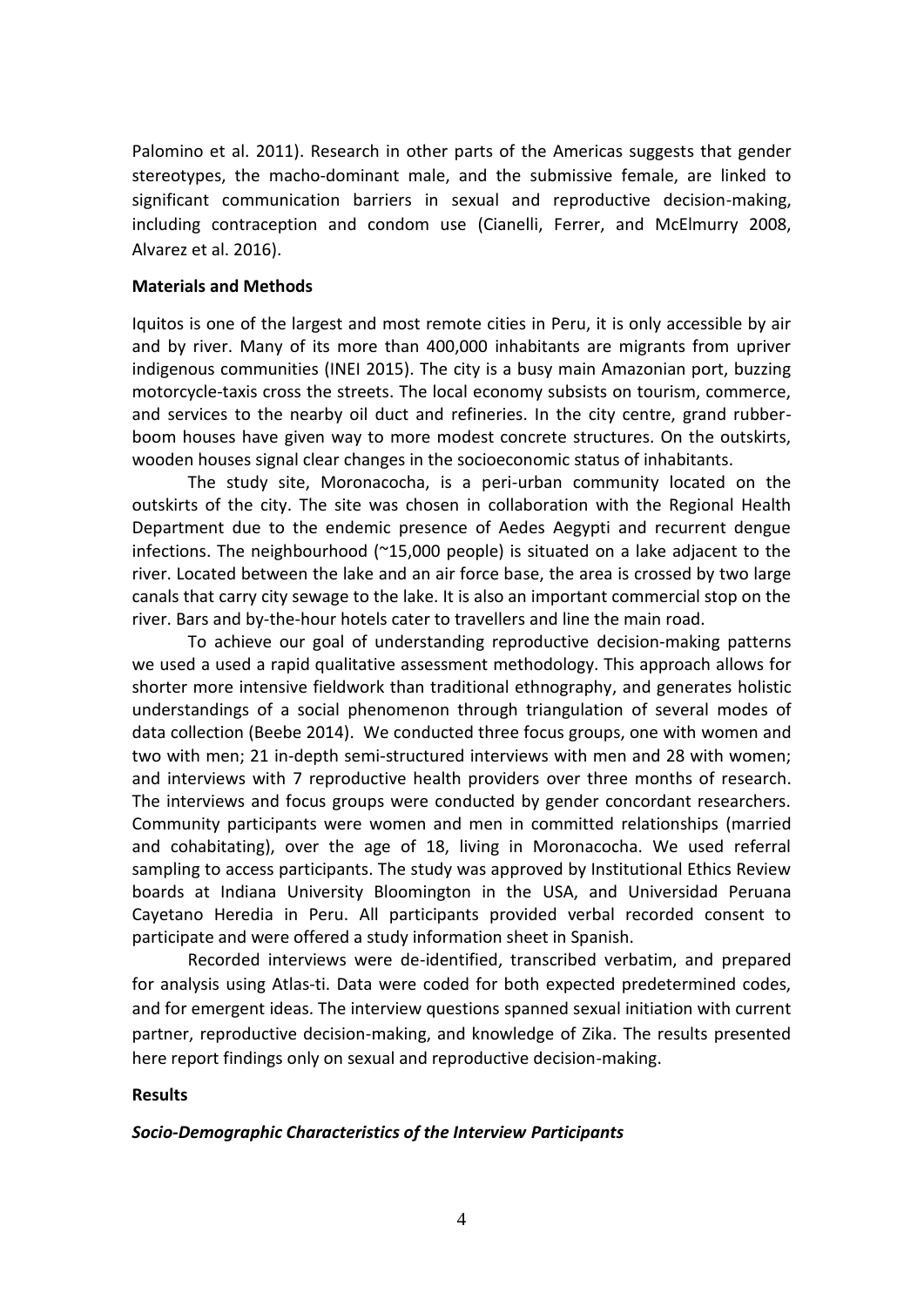The demographic characteristics of participants are detailed in Table 1. Participants were broadly representative of the population of Moronacocha: a low-income population subsisting on temporary work; men as moto-taxi drivers, the main form of transportation in Iquitos, and women as homemakers, though several combined this work with street-food and cosmetic sales. Women more commonly reported being evangelical, an expected occurrence due to the large number of evangelical Christian churches in Iquitos. Women were also more likely to speak of church as the place where they met their partner and as a common activity. Men mostly reported being Catholic, which is the default answer in Peru and is almost akin to saying no-religion.

## [Table 1]

# *Socially expected gender roles before union: 'playing the field' and being a girl 'ofthe-house'*

Socially expected patterns of sexual initiation were similar for all participants and were present among both older and younger participants. Men and women first engaged in sexual intercourse at around 15 to 17 years of age, however, expected sexual initiation patterns differed greatly.

It was expected that men would first have sex with what they considered women 'of-the street' who might be sex workers or others they met at known pick-up spots. Male participants distinguished between two 'classes' of women: those who were fair game for casual sex<sup>2</sup> were *de la calle* [of-the-street] or *fiesteras* [party girls], and others who were *de su casa* [of-the-house]:

Like I said when I get with a girl, I always have to know her well. What class is she? When it is a party girl you have to be careful [use condoms]. But other girls, I've been lucky to meet are of their houses, or friends introduce me to them and I take them out, you know out of their houses because they are not party girls. Because in those parties … damn they are more *recorridas* [have lots of sexual miles] than others, they know all the tricks, how many have had sex with them? And when you get there so to be safe you must use [a condom] even if you don't want to. Juan (40<sup>3</sup>)

The way in which men decide the class of a woman is y linked to her perceived sexual availability, how much sexual experience she has, and the likelihood of her being affected by a sexually transmitted infection (STI). Thus party-girls are dangerous, and therefore you must always use a condom or risk disease. Girls of-the-house are supposed to be less sexually available and less risky:

A girl of-her-house is dedicated to work, or study, they go from home, to work, to home. You want to treat her to a soda, they say 'No, my mum is sick'

<sup>&</sup>lt;sup>2</sup> Although we did not explicitly ask about same-sex encounters some male participants referred to the common practice of engaging in penetrative sex with homosexual men.

 $3$  All names are pseudonyms to preserve anonymity.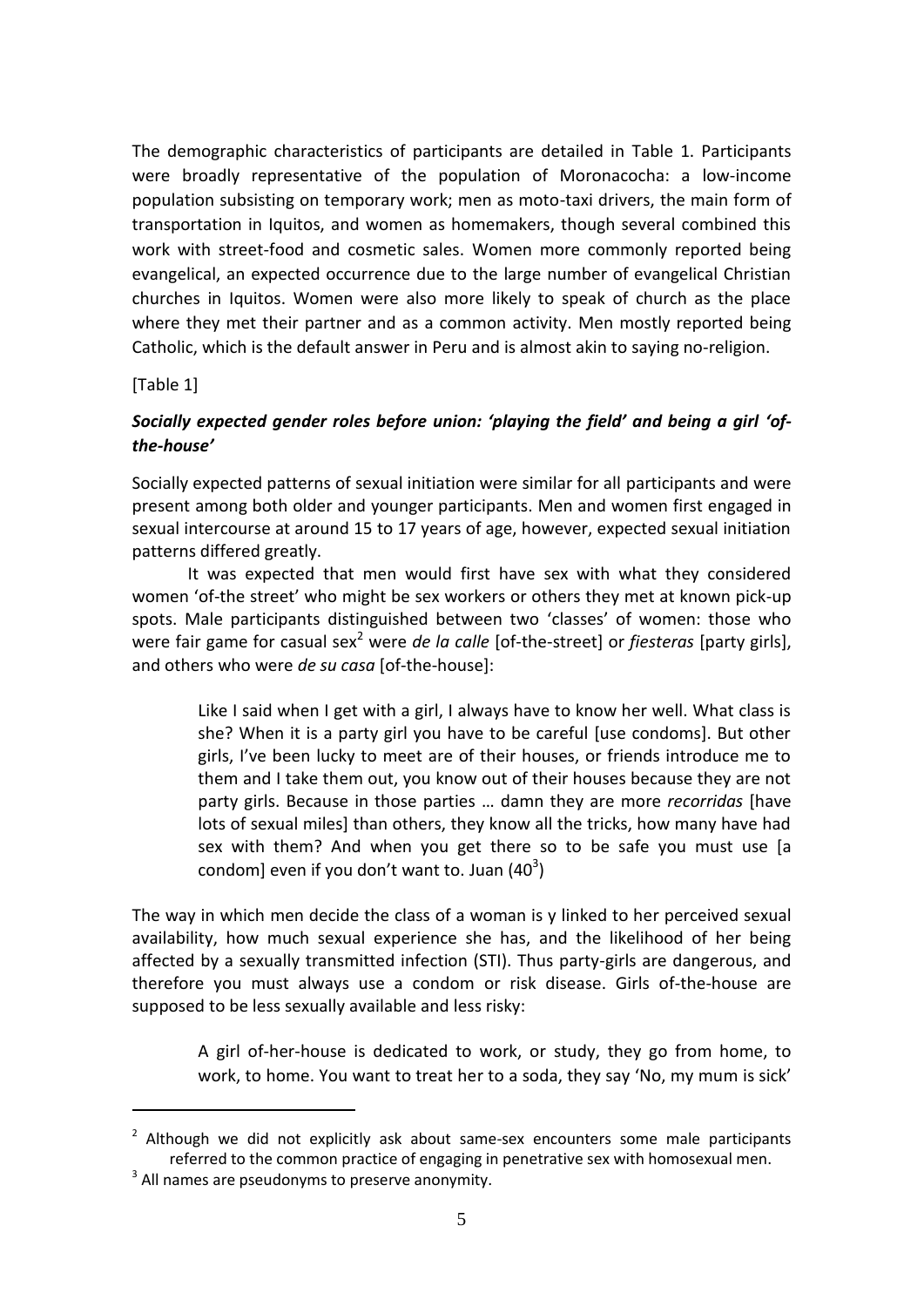or 'I have to tend to my mother'. They live with their mother, with their father. Even if you show them money they tell you no. The others even if they have husbands they say 'hey let's get a drink' those are wild. [The ones of-thehouse] you can see they are quiet because they don't speak, they only look, they talk very little, they look, they listen, that's how you know them. […] They try to give you advice, even if they are younger, they say even if you have kids, 'why don't you study?' and those types of advice. Pablo (31))

A girl of-the-house does not only have to eschew partying, she also has to demonstrate a higher level of morality, resisting sexual advances, while also appearing quiet and speaking only to provide support and advice. Women are responsible for policing their own bodies and desires and also, those of the men around them.

In narratives of sexual activity women also referred to themselves as either party girls or girls of-the-house. For example, Maria (44) who had two grown children from different fathers, spoke of having been a party girl in her youth, linking this to her current lack of regular partner:

'I liked to go out, hot-headed I was and that's how I met my older boy's father. We would meet in the street, I would tell my mum I was going with my school girlfriends, and then meet up with him. I liked dancing and being out […] but now, well I am alone'

Conversely Yesenia (20) emphasised being at home and not going out much as a positive:

"He knew me from here in the neighbourhood, so his parents live across the street from my house, so he saw me here in my house, I didn't go out, didn't like to go to parties, and he would come and talk to me, sweet talk my mother, ask her to take me out".

Young men were expected to pursue sexual encounters and relationships until they felt ready to settle down by which time they should look for a younger woman who could become a potential long-term partner:

[S]o I had like three women [concurrently] and I did not use protection. Like I said what I liked was to ejaculate outside right? So, I wouldn't get them pregnant. And then I was older, I returned here [to parent's house] and I met the mother of my children [a neighbour] and with her, I do use birth control now." Roberto (22)

From a male perspective, it was desirable that a stable female partner, commonly called *la firme,* should have very little experience or knowledge of sex; while it was conversely better that a man have 'lots of experience'. This generally led to men being older than females in relationships. Women were cognisant of the need to fall into an of-the-house category, defined by male participants as a "girl who stays at home, doesn't go out much, and doesn't party" (Mirko 31yrs). Those who did like to be out in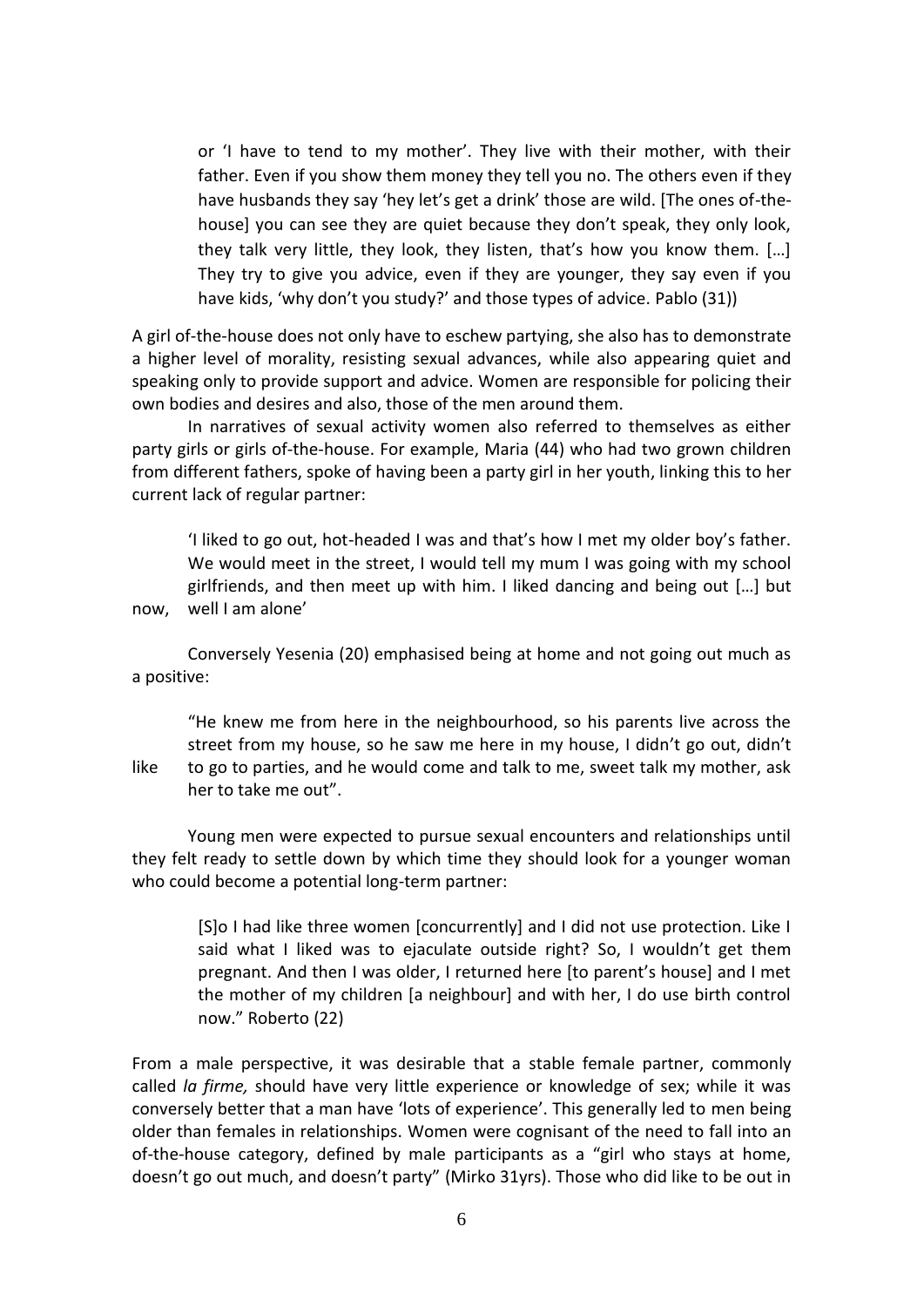the world were considered of-the-street and were not regarded as suitable long-term partners, as previous quotes imply.

## *Pre-union condom and contraceptive use: Trust and Care*

Pre-regular union condom and contraceptive use were also guided by male perceptions of female 'class' as Juan's earlier quote suggests. Men expected that girls of-the-house would be concerned about pregnancy, so some discussion about this was to be expected and could result in the use of condoms. The decision to use condoms as protection was sometimes progressive, more use early on when – presumably when the nature of the relationship and the female's 'class' was still unclear- and none or inconsistent use when a relationship is more regular. For example, Daniel (26) explained:

After 2 years I already knew I was her boyfriend, we were *firme* [solid] and so from time to time we had sex without a condom, but we did buy the morning after pill. [Interviewer: why did you do that?] There was more trust, and we sometimes used a condom. Other times used the pill, and sometimes nothing.

Men also spoke of the importance of building trust as part of the process of becoming *firme*. When there is more trust, condom use was less likely:

I used to use condoms, like with all the other girls I had. There were like 2, 3 or so. I didn't ask her if she was using anything I just used the condom. I didn't have that much trust like I was seeing one girl, and another at the same time as her. I didn't think about anything serious with any of them. [..] after 6 or 8 months I started to be less careful because she trusted me more and I had more trust in her, so I stopped using protection a bit. And so sometimes we used [them], other times I spilled outside, sometimes nothing. Felipe (32)

By far the largest number of male and female interviewees said that they used either withdrawal or a calendar method with their *firme* partners. Many referred to withdrawal as 'spilling outside'. Several interviewees spoke of a mixture of calendar and withdrawal for example Claudia (24)

We used the month method, we learned in talks at school or sometimes I heard the neighbours that talked, 7 days before and 7 days after, so 7 days before my month we could have normal sex and then after always taking precautions, and then 7 days after ovulation you can't because that's when you get pregnant. So, I always listened and then I talked to him and we controlled which week I was on […] and so it was normal sex, or he spilled outside right? And that's how I found myself pregnant, the plan failed.

In some cases, generally of younger women with older more experienced men, it was the man who took 'care' of following the female menstrual cycle and deciding whether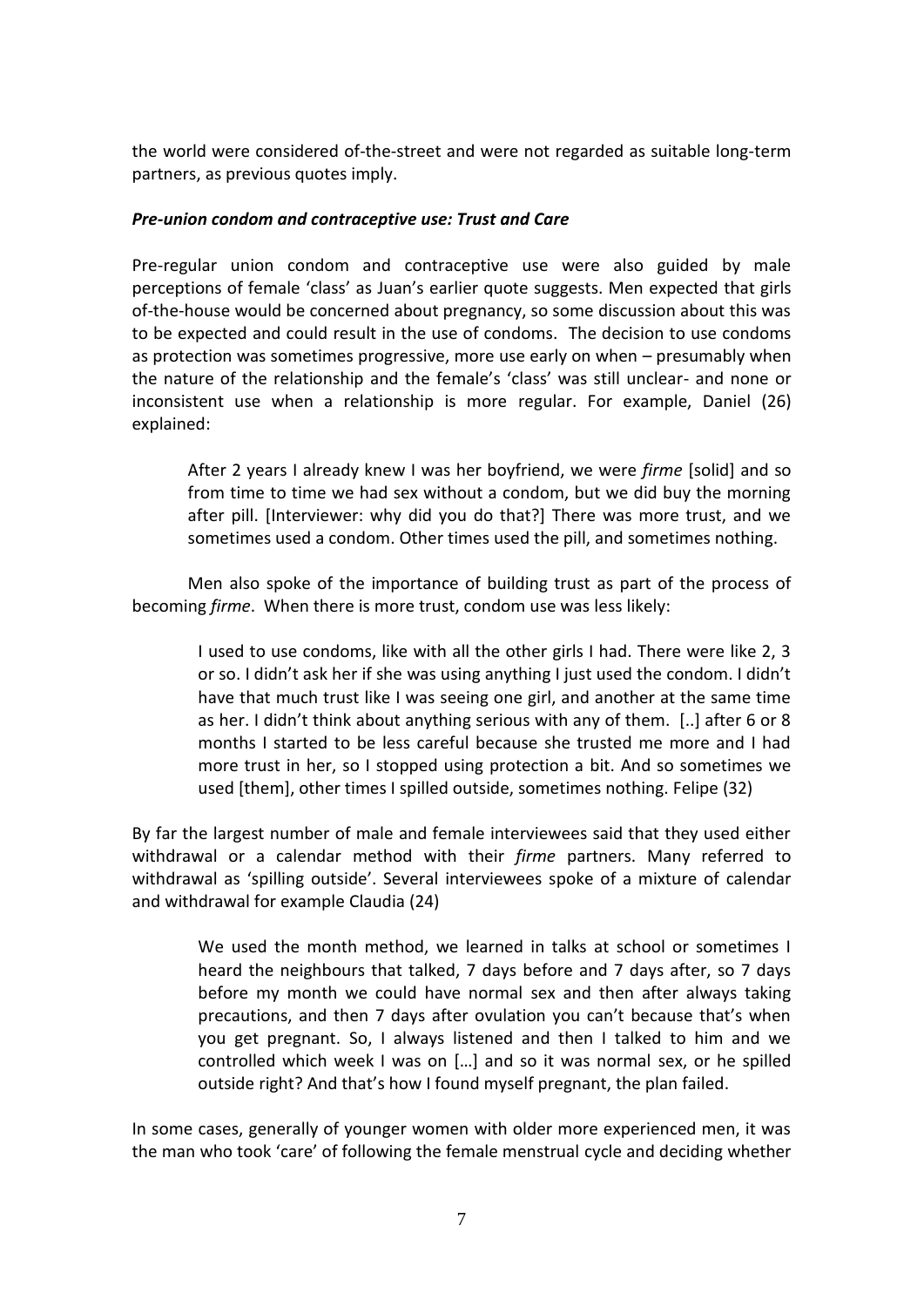particular days were 'dangerous for conception or not'. For example, Piera (34), was 17 and her male partner was 22 at the onset of their sexual relationship:

No, not even with the calendar myself. I was a *huambra* [child] really, what did I know? Nothing! I just went like that. So, he asked me when my month was, he counted and those days he didn't do anything with me, and that way he took care of me using the calendar

Similarly, Yesenia (20), who began to have sex with a 21-year-old man at age 15, said that she trusted him to take care of her when he had told her that "he was taking precautions against pregnancy". Even though she did not know at the time what this meant, she assumed he was using condoms, but she never saw one. About three months later she was pregnant.

Male perspectives on condoms and contraception were immensely influential in guiding their use in pre-union sexual encounters. Male preferences were mediated by perceptions of the type of women they were going with, as earlier male quotes indicate. When men felt they were ready to settle down and have a steady girlfriend they were less likely to want to use condoms. In these cases, women depended to a large degree on the desire of male partners to 'take care of them'. When such caretaking discourse is not in-line with female desires then a situation like that experienced by Lilith (24) can occur. She met her current partner through a friend at the technical institute where she studied:

At the beginning we talked, I told him my studies were important, I want to finish my studies, and we did talk about settling down and kids and all that but after I had finished right? We agreed on that.

Lilith and her partner used condoms sometimes, but he did not like them; they progressed to using condoms only on her 'dangerous days', then to withdrawal on her dangerous days. By the time the relationship was a year old, he had a job and wanted her to settle down, they were not using regular contraception, and instead were using the morning after pill, which he could now afford when they had sex on her fertile days:

[T]hat's how I found myself pregnant, sometimes we used condoms, but he said he didn't feel anything, he didn't want to use one. He said that he had heard about the [morning after] pill and he preferred it. You know, just take care of it afterward after having normal sex. But it is not 100% assured to work, and see it failed!

Male participants often said that an advantage of establishing a long-term relationship with a suitable girl was the possibility of giving up condom use, which was considered it an encumbrance to their pleasure.

The extent to which male decision-making on reproduction can override female desires was evident in three cases where women clearly told their partners they did not want to have children but were coerced or convinced to become pregnant. The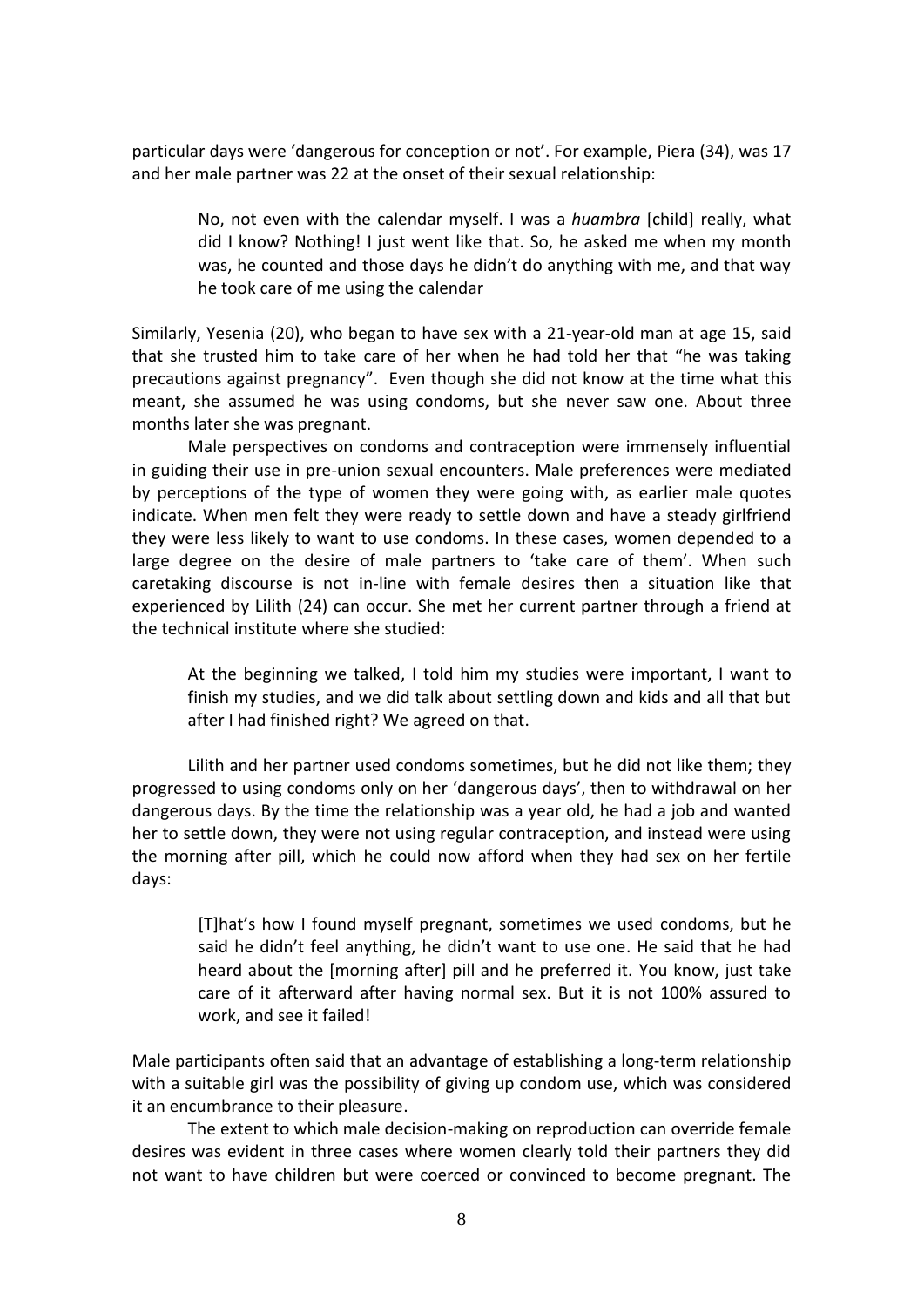cruellest of these stories was the case of Ines (35), whose older partner lied about his ability to have children when she told him that at 18 she felt too young to have a child and wanted to use protection: 'He said he couldn't have children. Because he got hit by a ball in his parts [testicles] and he couldn't conceive'. On discovering Ines was pregnant three months later, he admitted his lie and said he wanted to have a family with her. He would take on his responsibility and take care of her. Despite an initial revulsion she agreed, she felt she had no other choice.

Societal expectations of male and female behaviour lead to a gendered power imbalance from the outset of the relationship. Male decisions carried more weight than female desires. Women's perceived that their knowledge of contraception was not valued. Rather they felt that that espousing any sexual health knowledge, about disease, contraception, and condoms, or speaking about what they would prefer, might be construed as knowing too much about sex and therefore being more of-thestreet. The result of this social expectation concerning appropriate female behaviour was that some women, especially those under 25 who had received sexual health information, were not in a position to act upon that knowledge. They could not negotiate condom or other contraceptive use, lest they be seen as being of-the-street.

#### *Getting together: unplanned pregnancy and accepting responsibility*

One striking similarity among most interviewees, both male and female, and under and over 25 years old, was that unions often came about as the result of an unplanned pregnancy. Unions often consisted of committed cohabitation, more formal marriage was rare to the point of being prestigious. An undesirable effect of pregnancy as the cornerstone of committed unions, was that it meant that a woman who could not get pregnant was unlikely to be able to secure a committed partnership. For example, two of our interviewees had children and had undergone tubal ligations while with a prior partner. Now they were single and despondent because they felt unable to secure a new male partner given that they were unable to conceive a child.

Only four of the men's and five of the women's narratives indicated that pregnancy was actively sought. Generally, these were cases where it was a way of overcoming parental displeasure and forcing parental acceptance or, in the case of a second partnering, when one member of the couple already had a child from a previous relationship and was looking to cement the current relationship with a second child. Most interviewees said they were surprised by the pregnancy and did not want it or did not seek it. Some alluded to possible method failure- the most common being a failure of withdrawal and the use of folk methods such as post-sex vaginal douches. Others, most of whom openly identified as religious, spoke of the unplanned pregnancy being God's will. However, many pregnancy narratives, both for first and second unions, followed the same interesting sequence: participants (male and female) first said they did not want a pregnancy, then over time they relaxed into a relationship reducing their concern for contraception if any had existed, and then finally being blindsided by the pregnancy.

Forming any union, but especially first unions, hinged on the man's perception of a woman being of-the-house because that gave him more confidence that the child would be his. A common narrative of forming a union from a woman's perspective on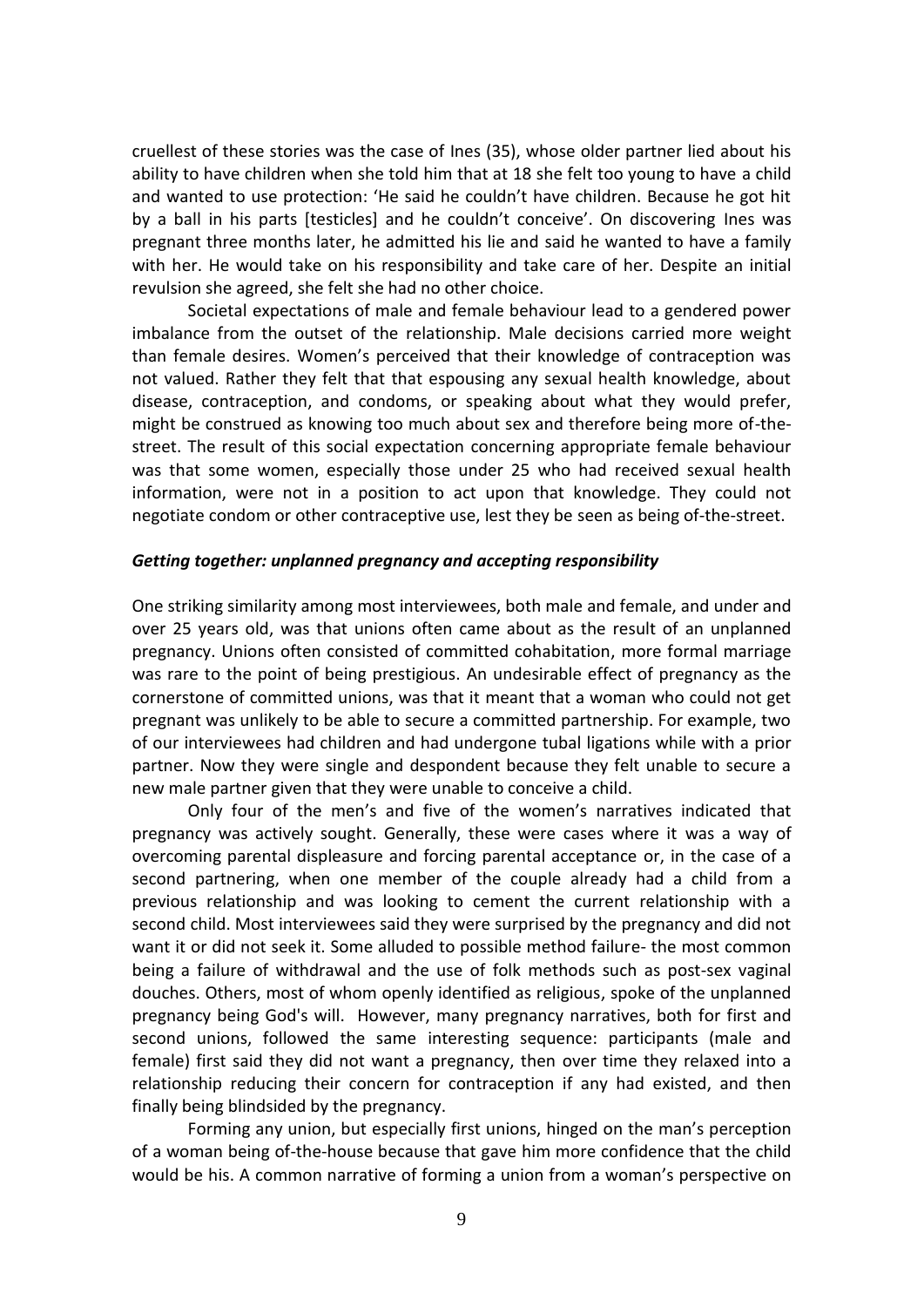the other hand began with the woman finding herself unexpectedly pregnant and presenting the news to the male partner. If the male partner considered that she was of-the-house the expected response was to accept responsibility for the pregnancy, talk to the parents and live together, generally at the man's family home. An example of this kind of response was provided by Yolanda (34):

I told him I hadn't seen my month [menstruated], we bought those tests from the pharmacy and there it was 'pregnant'. That's when he said he would accept his responsibility. He had known he was my only man, I didn't go out or anything, so he would talk to my parents and we would be together.

Most of the women's narratives are similar, in some cases, men were reticent to accept responsibility, or would only recognise their paternity but not commit to a union with the woman. In these cases, the family members of the woman, and sometimes the man, would rally around her to advocate for his taking responsibility. The importance of being perceived as of-the-house was doubly important in these cases, as that was a quality that advocates would extol to cajole the young man into a union.

Men's narratives were more varied; indeed, as varied are their sexual partners. A common theme was the need to ascertain that "you should not be the *huevonazo*  [dullard] who pays for another man's child" Francisco (28). From their perspective, if a woman is of-the-house or *firme* it is undoubtedly the man's responsibility and they will assume it. On the other hand, if they perceive the girl to be of-the-street the response is first to express doubt, then to check to see if it is likely to be their child:

No one is going to trick me! See when they come to me saying 'I'm pregnant' I ask 'yeah, so how long?' and then I go look at the dates, I jot down when I had sex with each one. And I'll say this is not my problem, see the dates!? I ask myself how many other men does she have? Daniel (26)

Finally, if men are convinced that the child is likely their offspring, but they still judge the woman not to be union material, they will more openly share their desires for pregnancy termination with her.

While abortion remains illegal, abortifacients (herbs, pills and shots) are commonly known about and advertised as 'menstrual regulators'. The most efficacious, according to male (and female) participants, is a pill by the name Cytotec (misoprostol). However, it is only available for those who have enough money to pay for the six pills needed (according to a market vendor) at black market prices, 10 Soles (3.3 dollars) per pill. The cost is prohibitive for students with no personal income, and even for men who work as moto-taxi-drivers, whose daily income may be around only 30 soles on a good day.

Other termination options were mentioned, for example using a shot of Depo-Provera, a synthetic progestin long-term contraceptive. Midwives at the health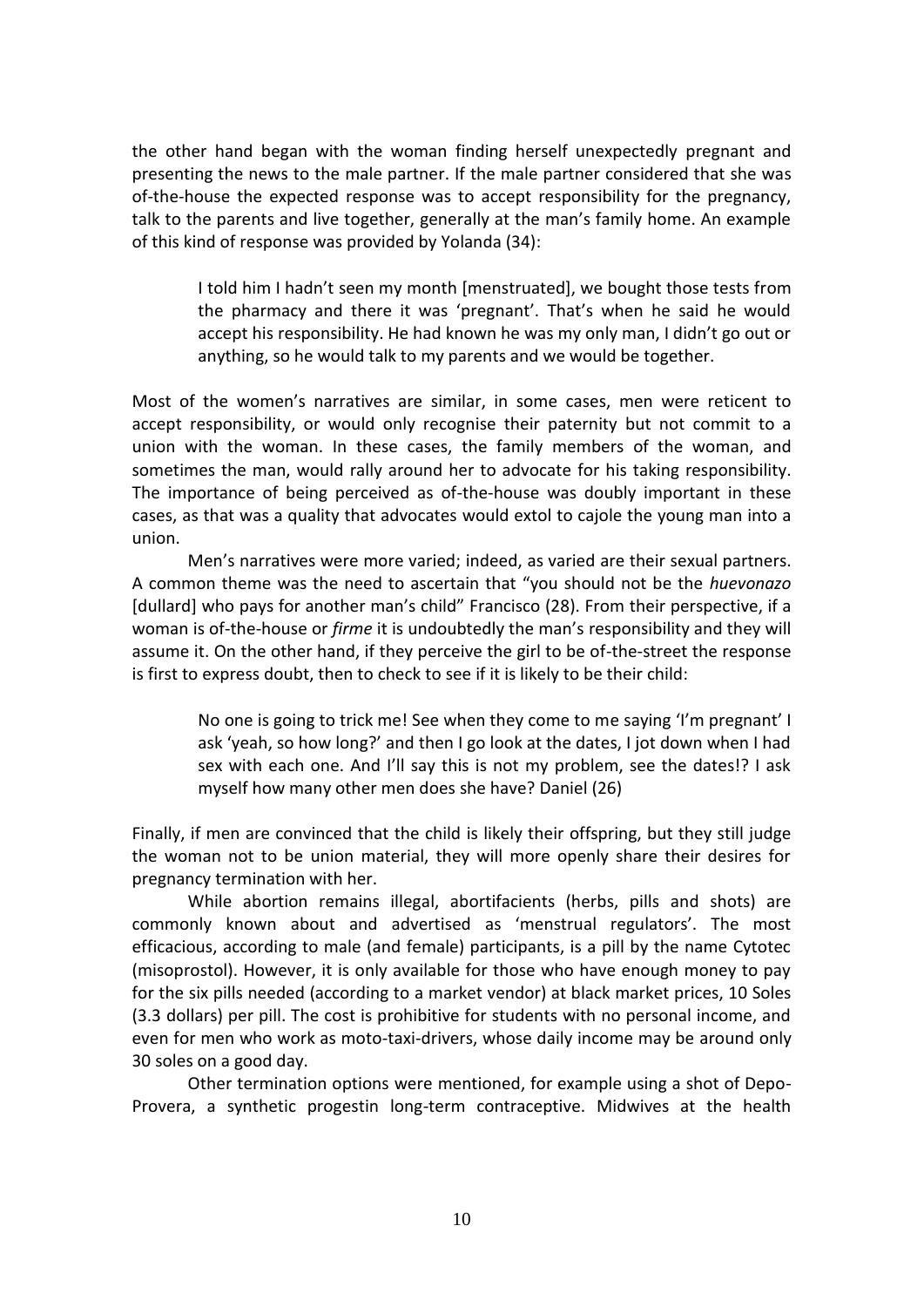services are aware of the lore<sup>4</sup> surrounding 'the shots' and will deny them without a prior pregnancy test. However, the injections are easy to procure from private pharmacies, though cost is significant (Approx 8-10 US\$ each).

Attitudes about abortion were broadly permissive even among female participants who identified as evangelical. For example, though no women described having sought an abortion, several had considered it and almost all knew of someone that had had one, abortive methods were known and discussed by all.

A common belief among both men and women in Iquitos was that unsuccessful abortion damages the foetus. Thus, any child with a disability, be it cognitive or physical, is treated as a moral indictment of their parents. Nora (29) whose child was born prematurely and without one foot was targeted by such rumours:

I suffered from people muttering that I wanted to do away with her, that I took medicine and that it is the reason she was born like this […] It may be true that in the beginning I was not happy but then he said we will have the baby and be together and all was well.

This belief has implications for congenital Zika Syndrome. It is likely that any cognitive or physical sign Zika virus damage to the child will be attributed to a woman's desire to abort, marking her as morally reprehensible. This could have consequences in her ability to leverage social support to care for that child. Nevertheless, it is one more indication that in forming a union the focus is on ensuring female morality, thus limiting reproductive discussions and sometimes precluding female participation in decision-making.

## *Post-union contraceptive use: female responsibility, male control*

After the birth of a first child and establishing a union, women could look forward to more control over their reproductive choices. For many interviewees, this was their first contact with reproductive health professionals. There is no formal from the health centres to teenagers in the community, and no formal sexual education for them. Women become visible to the health centres primarily in their role as mothers, but not before. The majority started regular contraceptive use in the hospital, immediately after birth and at the behest of the midwives there. Contraceptive choice in this situation was rarely discussed with the child's father; for some it seemed this was by design. Participants felt that midwives chose the times the male partner was not visiting to push them to make a decision:

… they came to me and said, 'which one of these do you want: pills, shot or condoms?' [What did your partner think?] He wasn't with me, they waited until he left and then said I had to choose.

 $<sup>4</sup>$  An established pregnancy will likely not be affected by a progestin injection such as Depo-</sup> Provera.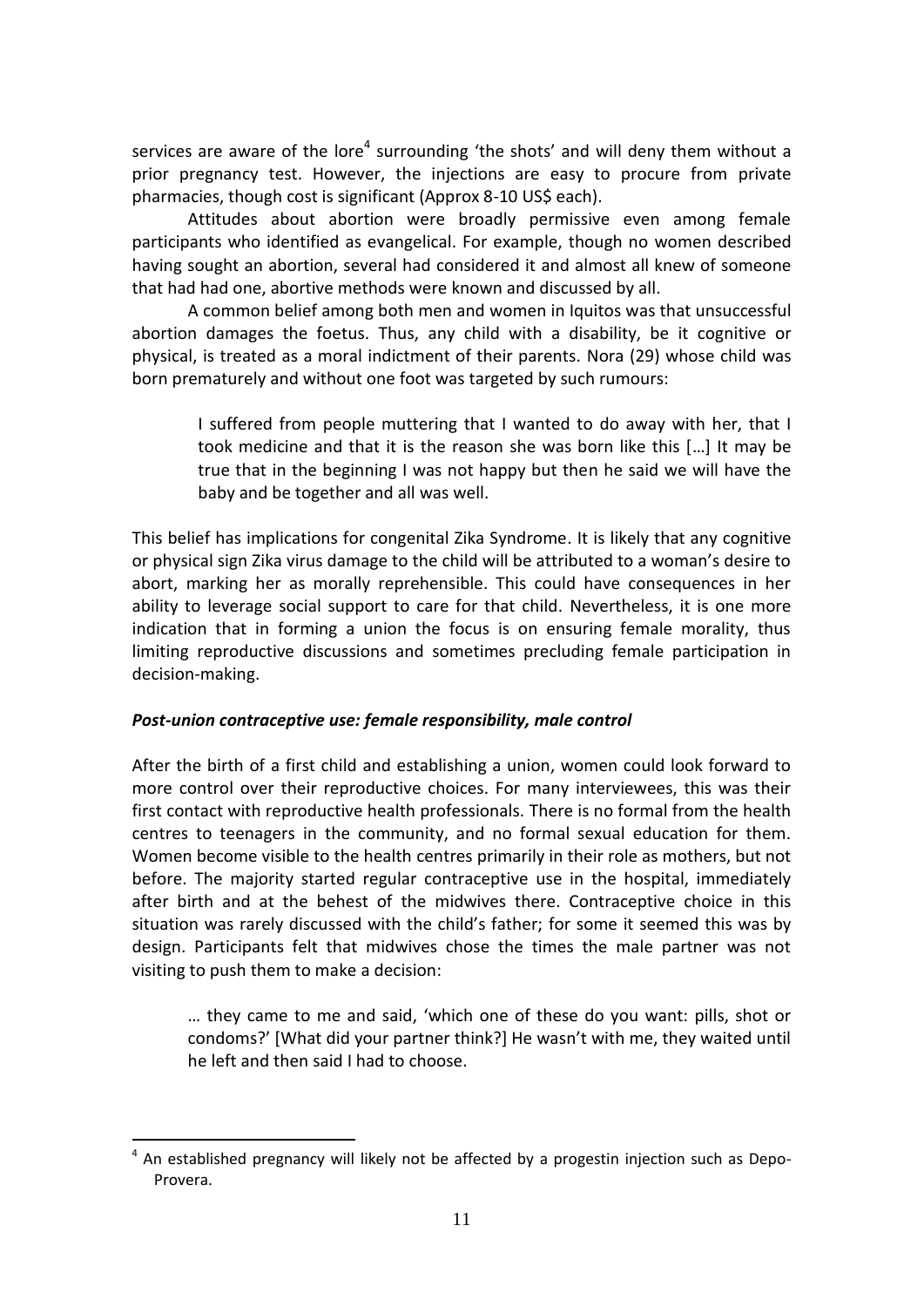Indeed, midwives reported discussing reproductive issues away from male ears, with the explicit intent of supporting autonomous female reproductive choice. While good-hearted, this limitation also leads to an oppositional rather than collaborative perspective on reproductive decision-making.

In all cases, it was only after a union had been established, and the first child of that union born, that any conversations between partners about future planning occurred:

"The first one we didn't plan him, but the other two we did, talking with him. How many do you want? And he said let's have a little girl to have the *parejita* [one female and one male child]" Fabi (33)

When I was with her I never used anything, never. When she had the baby, then I had her take her pills. Francisco (28)

In the hospital, they said I had to use something to prevent pregnancy [they asked if] I wanted to get the shots for three months. So, I got that and left the hospital with it […] Katy (26)

[Did you know about it?]

Yes, my sister told me if you birth in the hospital; they'll ask you if you want contraception or not. So, I told him [before the birth] that I was going to get the shot, and he said yes. […] I told him I would get it even if he didn't want it because I didn't want to have my daughter with 6 months and then another again. When they are that close [in age] the babies are too small. [..] After three years I stopped. He said, 'how about stopping to have another baby?' And three months later I was expecting my second one. Yesenia (20)

Both in the hospital and in interactions with health providers, it was women who received contraceptive information and women who overtly made the choice. Male interviewees seemed to view this choice as a woman's responsibility, but it was mediated by men's preferences and economic support. For example, in Felipe's (32) case, after a first unplanned pregnancy, he told his partner that he did not want to have any more children but only use the withdrawal method:

I told her we have to do other things [in our lives] and she said yes […] and I wanted to have this conversation with her about us contraception but she said she didn't like the shots because they made her fat, and that with the one that is free [3 month Depo shot] she didn't see her blood each month, so she didn't want to use anything. Two times I paid for her to go and get the shot and she told me that she was using it and I trusted right? And she told me later [when pregnant] that she didn't get it. [After the second child] I told her we can't be having children just because. On my side, I told her I'm not going to use anything. Why should I? It's not like I'm having sex with anyone, she is my woman. So, I made her understand right? I now demand that she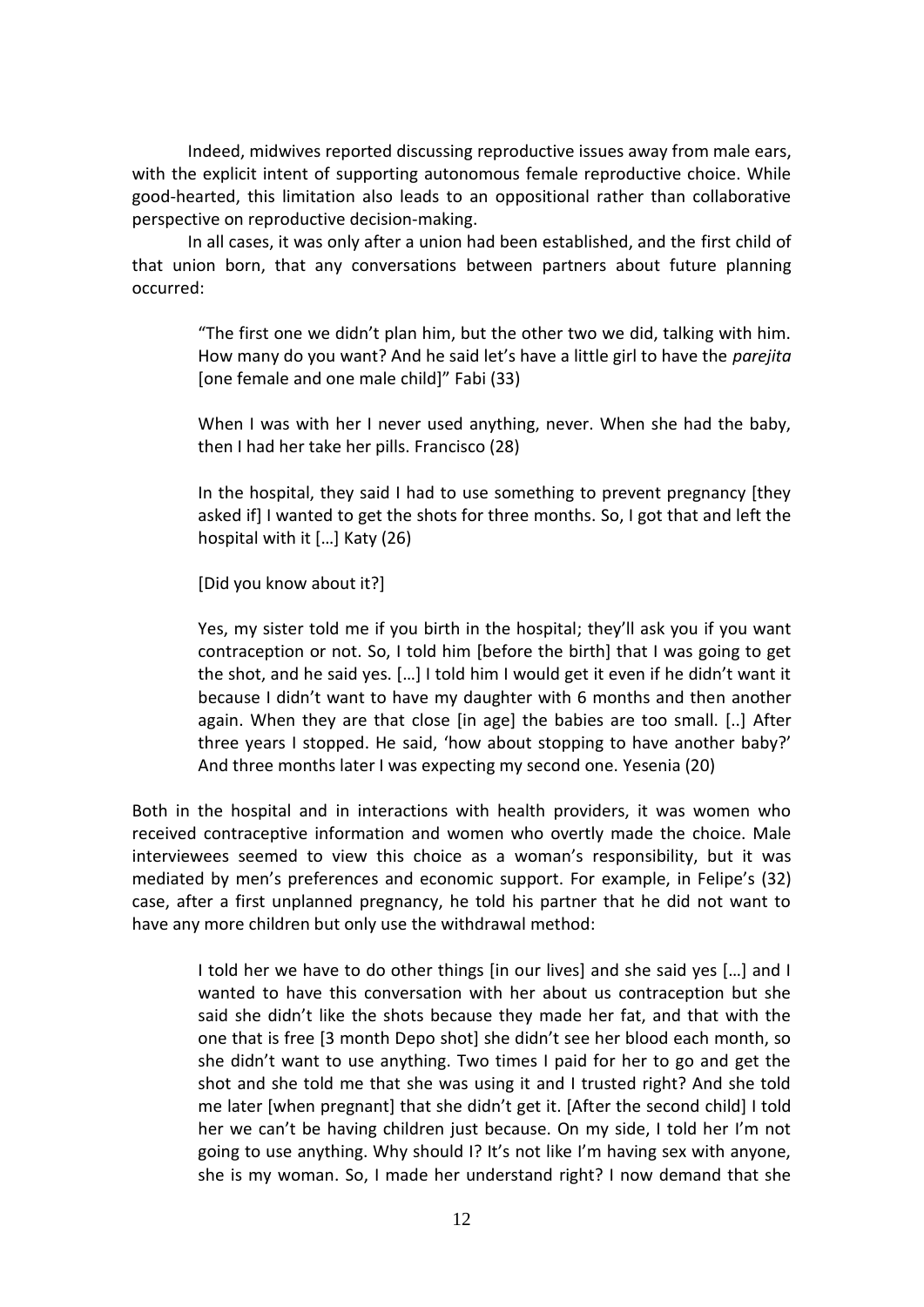get her shot. She says she is taking them, at least she goes to her appointments although I do not always go with her.

In Felipe's case, as in other narratives, it was evident that even though contraceptive choice was, in theory, a female decision, it was only so if did not interfere with male perceptions of what method was adequate and acceptable. He absolutely did not want to use a condom with his committed partner (a common occurrence), which is what his partner seems to have suggested. He felt the best method was the shot and thus exerted pressure on his partner to comply with something she did not want.

Participants also discussed jealousy as a central factor limiting women's contraceptive use in unions. From a male perspective, contraception could enable women to be promiscuous even when partnered. Women described how their partners did not want them to use contraceptives because they could have sex without consequences with other men. Nevertheless, because women in regular unions had regular contact with the health care system through their children, several were able to covertly get a depo-shot, going to the clinic with the child and obtaining contraception at the same time. A further reason for limit contraception was concern that lack of menstrual blood associated with the depo-shot was linked to cancer. Men discouraged its long-term use and women advocated alternating methods.

Overall, women in committed unions are more at liberty to discuss contraception and reproductive desires with their male partners without fear of repercussions. These discussions often centred on the desire for fewer children that were 'better cared for'. It was perplexing however that this expressed desire for smaller families coincided with a widespread reliance on less effective contraceptive methods like calendar methods, withdrawal, vaginal douches, and the morning after pill. Which were sometimes alternated with hormonal contraceptive use. It is possible that this disconnection between desire for a small family, and the problems encountered in realizing those desires could lead to more permanent contraceptive decisions, like ligation. In our work, we encountered several women over 30 who had undergone (6) or were considering (6) tubal ligation.

#### *Post-union condom use and suspicion*

The pattern of condom use in committed relationships did not vary much between participants: men used condoms with 'risky' women but did not use them with committed partners. The collected narratives of both women and men indicated that it was expected, and accepted, that men in unions would engage in sex with other partners, while this was categorically forbidden for females. Thus, while pre-union condoms were also used for contraception; in-union condom use became a symbolic marker of risk and caretaking. Men used condoms only with outside women, recognising the risk they posed, while at the same time caring for their committed partner's health. Risky women, those who engaged in casual sex, were viewed as promiscuous and disease-laden. As Nora (29) put it,

He doesn't use a condom, I've lived with him for many years and he has never used a condom with me. I tell him if you're going to be with someone on the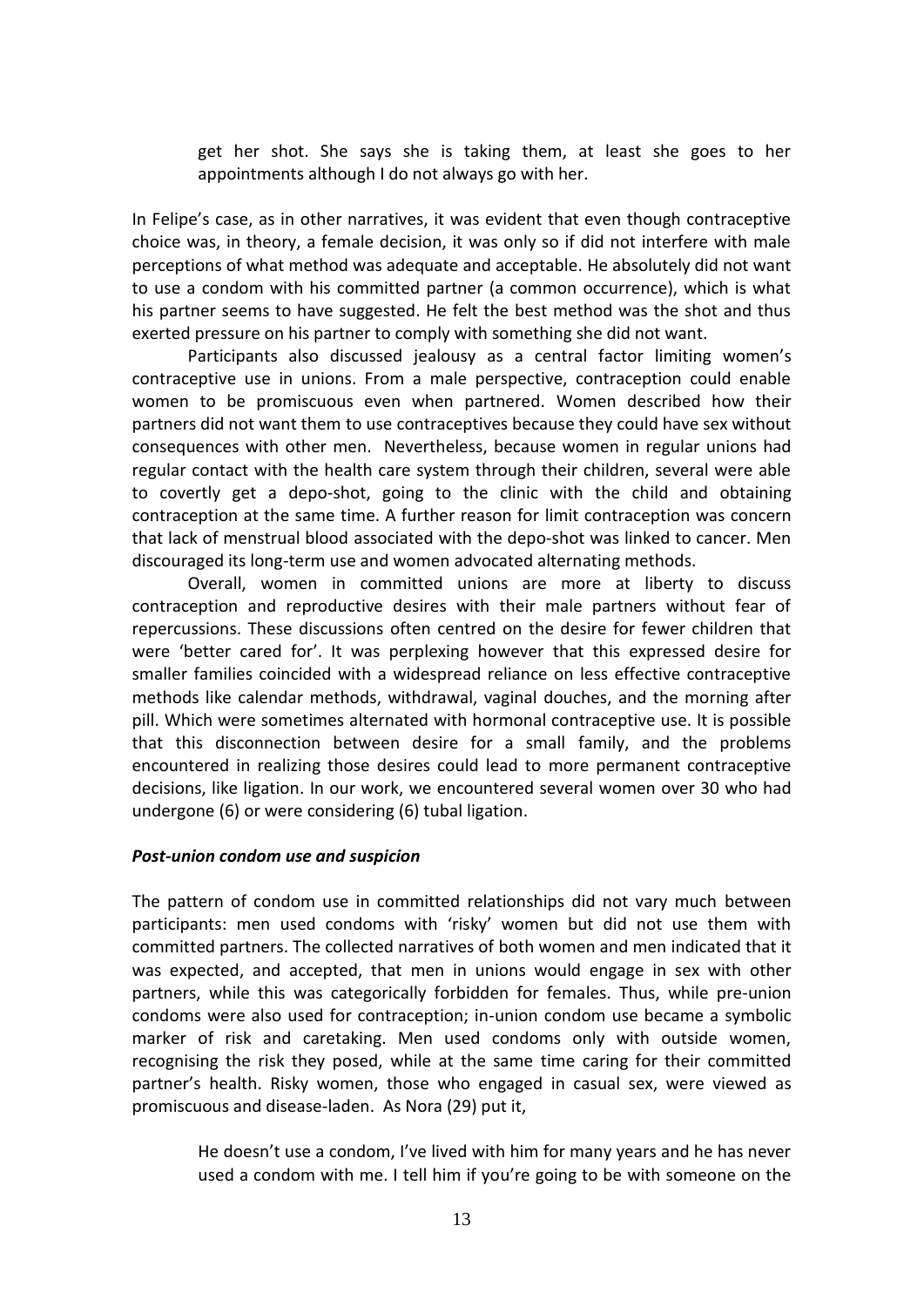street use a condom, so you don't get me sick with any disease. But I don't think he has any, I have not been sick at all.

And as Ricardo (26) explained, 'I use [condoms] only when it is a *choque y fuga* [casual sex] not in a relationship'.

This perception of condoms as a marker of disease complicates both women's and men's ability to negotiate condom-use within committed relationships. As Nora's prior quote indicates women in relationships agreed that a man using a condom with a regular partner would indicate not only having sex with others but more importantly, that he did not care for her because he was happy to put her at risk for disease. Similarly, a woman asking for her regular partner to use a condom marks her as being 'of-the-street', likely unfaithful and disease-laden. Thus, women in committed relationships loose not only the ability to negotiate condom use with their partner for disease prevention, because it is the male responsibility to care for her, but also, the ability to call on condom use for contraception.

Male perspectives on condom use in unions were aptly summarised by Enzo (40): "It doesn't feel good, the condom, you can't feel anything, so why use it now if we are together". Vivian's (37) partner, for example, did not want to use condoms or withdrawal, resulting in 4 children over 9 years:

"He said to me it doesn't feel good to spill outside all the time, he didn't like condoms he said he felt nothing. So, we used calendar and spilling outside only on dangerous days, and I used [vaginal] washes with lemon or vinegar on other days. That way we increased our family fast, now I am operated [tubal ligation]".

#### **Discussion**

The sexual lives of women and men in Iquitos develop in a context of profoundly unequal gender expectations. Women need to perform purity in Butler's (1988) sense, to be able to be considered viable long-term partners by men. Thus, women must embody the characteristics of a girl-of-the--house, which involves appearing innocent about sex, contraception and sexually transmitted infections, thus limiting the scope of acceptable discussion for women. This is especially significant as it runs contrary to public health efforts to promote sexual health education, for example among younger people.

Prevailing gender role expectations also negatively affect men, exposing them to a toxic hyper-sexual masculinity which presupposes the need for multiple partners throughout their lives. Similar restrictions on reproductive decision-making, especially the expectation for women to restrict communication on sex, have been found among Latin American communities in Colombia, Puerto Rico and the USA (Maternowska et al. 2010, Noland 2006, Quevedo-Gómez et al. 2012). In these studies, the phenomenon has been described as the coexistence of marianismo and machismo, which permeates much sexual health discussion. While in Iquitos we did not find an overt equivalence to this phenomenon, the discourse of purity and the understanding that it is a man's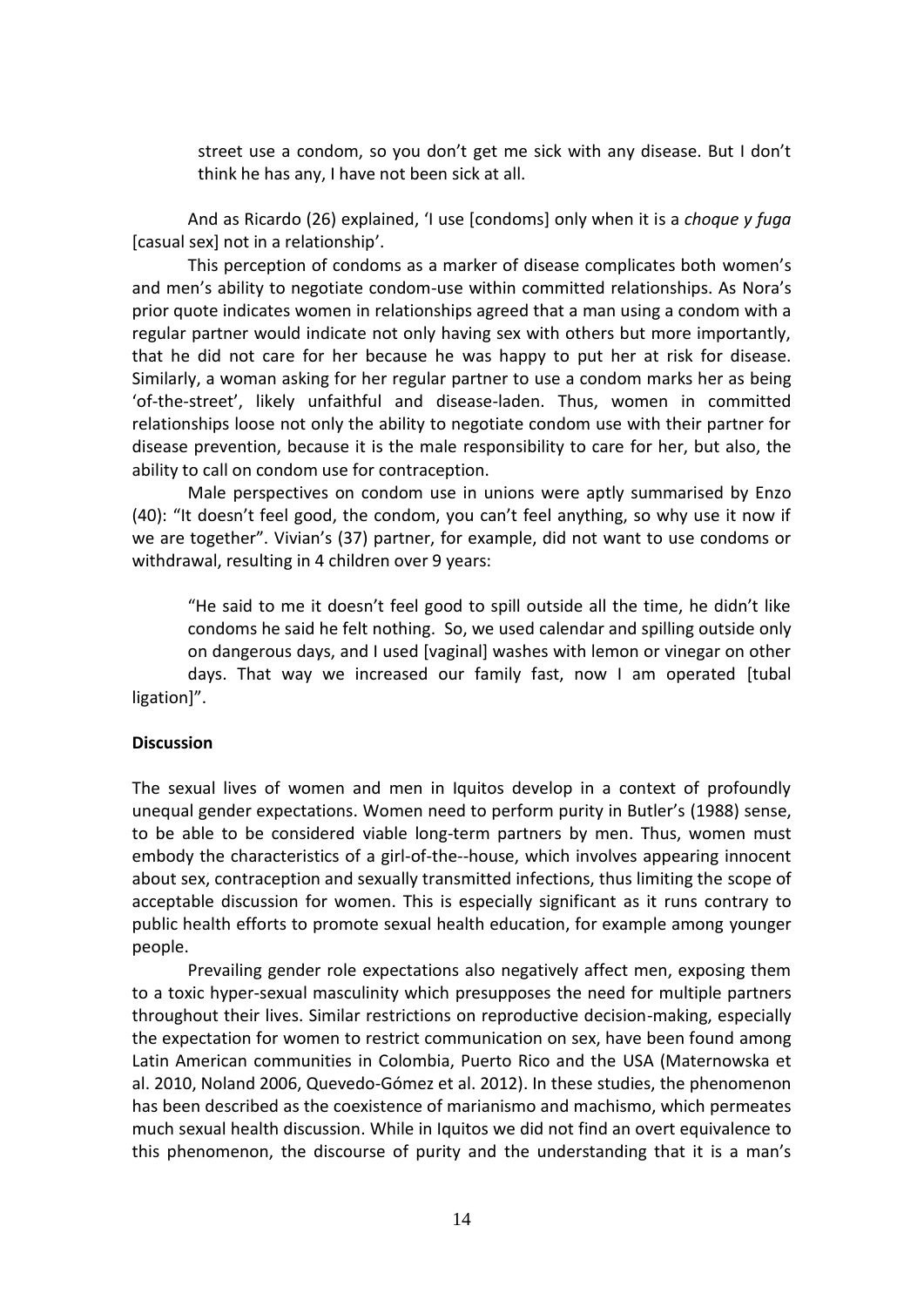responsibility (and privilege) to care for his partner's sexual and reproductive health was prevalent.

A direct consequence of these gendered expectations is that discussion of reproductive decisions remains limited, and unions are often established through unplanned pregnancy. Establishing a union requires men to accept their responsibility for the procreation of that child, something that is contingent on how they perceive a woman's sexual behaviour. Furthermore, patterns of unequal reproductive decisionmaking carry on after committed unions are established. Men do not officially participate in the receipt of sexual health information, yet their beliefs and preferences carry a great deal of weight with respect to women's contraception and condom use.

The paucity of reproductive health programmes and interventions directed at heterosexual men has been discussed before in relation to contraception and STI/HIV prevention (Sternberg and Hubley 2004). This 'planning men out of family planning' as Gutmann (2011) calls it, has had detrimental consequences. In the case of Iquitos, this discourse seems to be reinforced by the reproductive health professionals and programmes that target their messages exclusively towards women.

Women in regular and committed unions have more control and agency over their reproductive lives. In contrast to others, they can bring up issues of reproductive care and health without fear of repercussion. The ways in which some engage in the covert use of contraception, leveraging their motherhood role and new connections to healthcare systems to their advantage, is reminiscent of similarly unequal situations in Kenya (Harrington et al. 2016). Yet women remain restricted by persisting inequalities in their relationships, including economic dependence on male partners.

## *Implications of reproductive decision-making processes for an effective Zika response*

The described gendered reproductive decision-making patterns have significant implications for an effective Zika response.

The need to display sexual purity, and the fact that committed unions are often established through pregnancy, set young un-partnered women at particular risk for an unplanned pregnancy, and Zika virus infection, either via a mosquito or through unprotected sex. Additionally, the negative connotations of condoms and the inconsistent use of contraception increases Zika risk for partnered women. To be effective, beyond focusing on pregnant and partnered women, Zika prevention should include younger women and men (both teenage men and adults) as part of programme activities. Engaging men in broader discussion concerning reproduction and contraceptive knowledge may serve to enhance contraceptive use and destigmatise sexual discussions.

Certainly, a more effective long-term response should include interventions that seek to challenge existing gendered power dynamics, affording women the ability to assert their contraceptive and reproductive desires more openly reproductive desires more openly. Some signs of change and hope in this respect may be visible in the more collaborative decision-making of the younger, better educated women in our group. Two of them described patterns of discussions with male partners where both jointly sought and shared information, arriving then at a consensus of what was good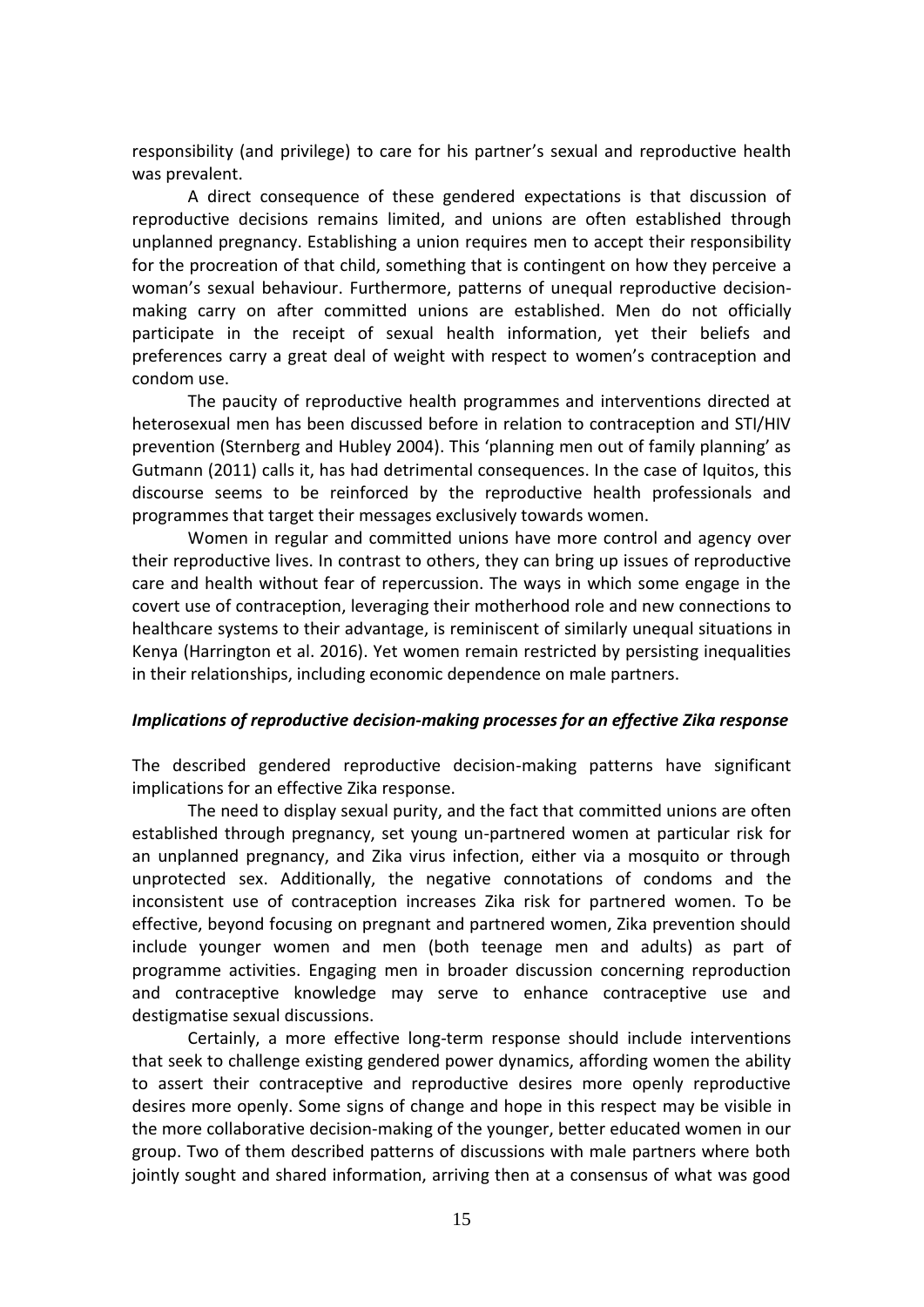for both parties. Similarly, the Ni una menos (not one less) movement (Boesten 2016) in Peru has taken critiques of gender inequality and broader call to action to the national stage. The sustained action of this movement may succeed in prompting policy and programmes which can disrupt the pernicious 'of the-house' and 'of the street' dichotomy.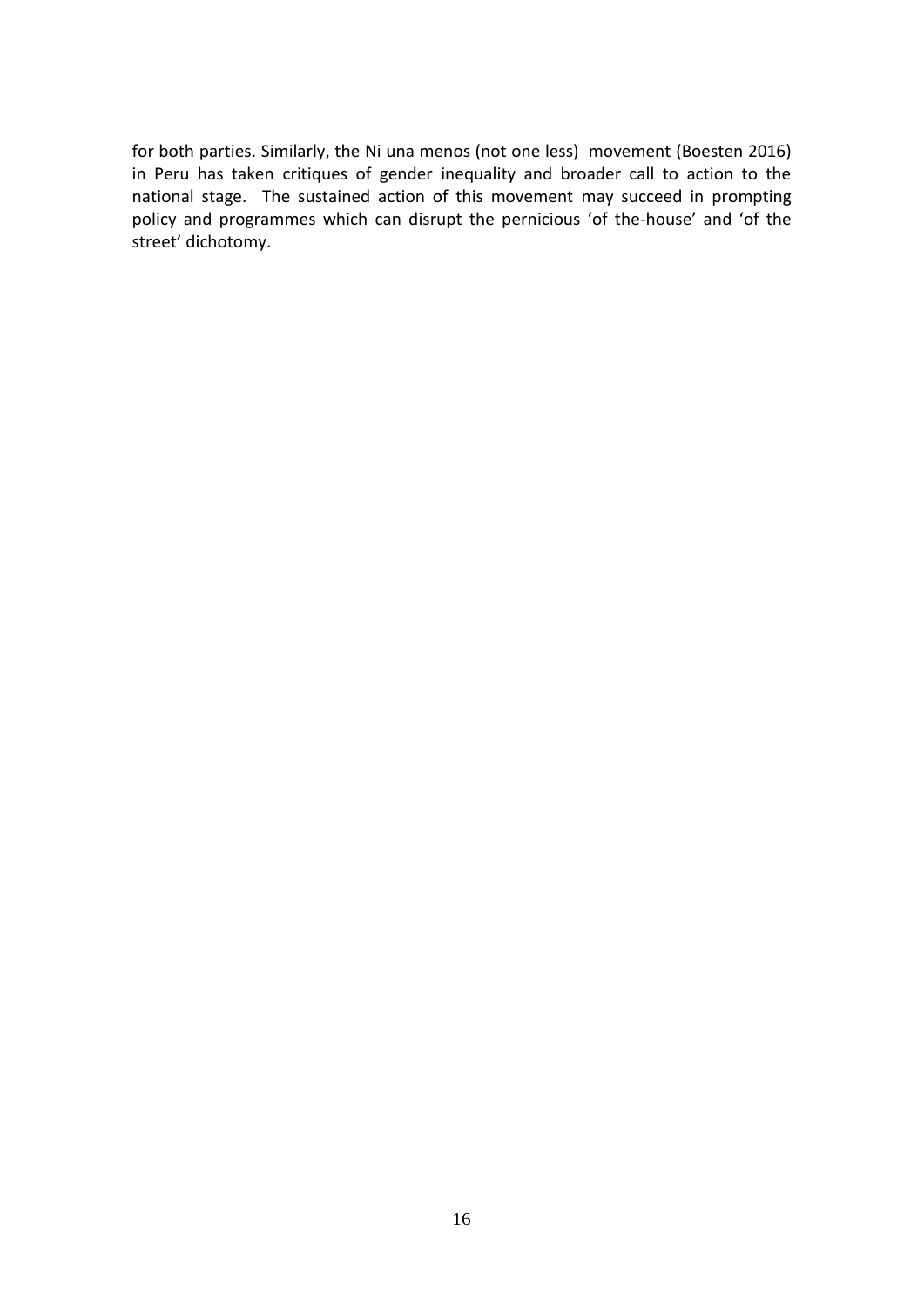# **Acknowledgements**

This study was funded by an NSF-RAPID Division of Behavioral, and Cognitive Sciences-Cultural Anthropology Grant #1642729. The authors thank the Patricia Garcia, Alejandro Llanos and Esperanza Reyes of the School of Public Health at the Universidad Peruana Cayetano Heredia for their support for this study.

## **Disclosure statement**

There are no conflicts of interest to declare.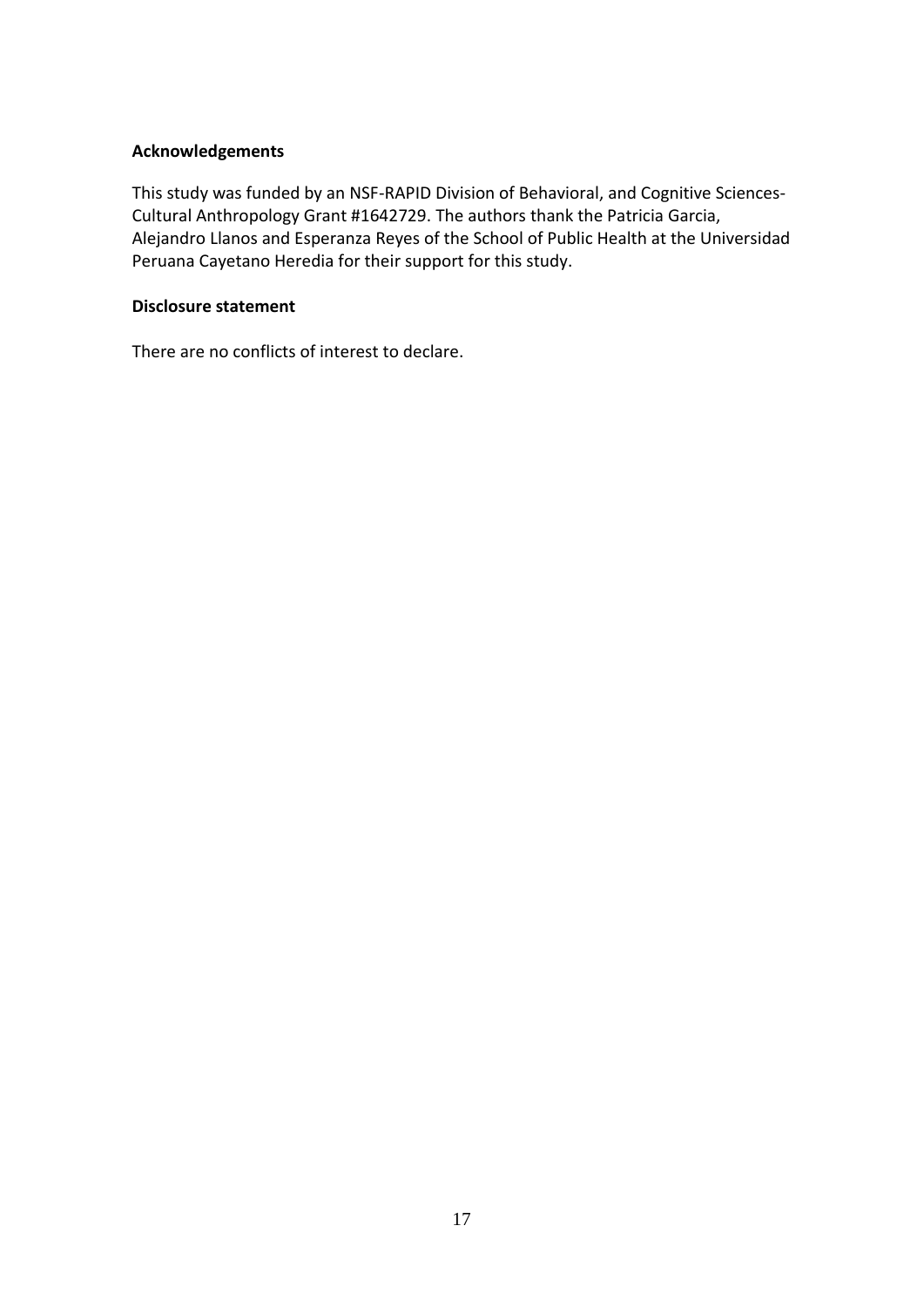## **References**

- Allard, Antoine, Benjamin M. Althouse, Laurent Hébert-Dufresne, and Samuel V. Scarpino. 2017. "The Risk of Sustained Sexual Transmission of Zika is Underestimated." *PLOS Pathogens* 13 (9): e1006633. doi: <https://doi.org/10.1371/journal.ppat.1006633>
- Alvarez, F. N., M. Leys, H. E. Rivera Merida, and G. Escalante Guzman. 2016. "Primary Health Care Research in Bolivia: Systematic Review and Analysis." *Health Policy and Planning* 31(1): 114-28.
- Aspilcueta-Gho, Daniel. 2013. "Role of Men in Contraception, as Users and Partners." *Revista Peruana de Medicina Experimental y Salud Publica* 30 (3): 480-6.
- Beebe, J. 2014. *Rapid Qualitative Inquiry: A Field Guide to Team-Based Assessment*. Lanham, MD: Rowman & Littlefield Publishers.
- Boesten, J. 2016. Anger at Violence Against Women in Peru Spills over into Protest. *The Conversation [http://theconversation.com/anger-at-violence-against-women-in](http://theconversation.com/anger-at-violence-against-women-in-peru-spills-over-into-protest-63087)[peru-spills-over-into-protest-63087](http://theconversation.com/anger-at-violence-against-women-in-peru-spills-over-into-protest-63087)* Accessed February 20, 2018.
- Butler, Judith. 1988. "Performative Acts and Gender Constitution: An Essay in Phenomenology and Feminist Theory." *Theatre Journal* 40 (4): 519-531.
- Chirinos, Jesus L., Olga Bardales, and Maria D. Segura. 2006. "Sexual Relations and The Perception of Risk of Acquiring STD/AIDS among Young Adult Men in Lima, Peru." *Cadernos de Saude Publica* 22 (1): 79-85.
- Cianelli, Rosina, Lilian Ferrer, and Beverly J. McElmurry. 2008. "HIV Prevention and Low-Income Chilean Women: Machismo, Marianismo and HIV Misconceptions." *Culture, Health & Sexuality* 10 (3): 297-306.
- Cruz-Peñarán, Doris de la, Ana Langer-Glas, Bernardo Hernández-Prado, and Gustavo F González-Rengijo. 2003. "Conocimientos y Actitudes de la Pareja hacia la Práctica de la Planificación Familiar en la Selva del Perú." *Salud Pública de México* 45 (6): 461-471.
- Dreweke, Joerg. 2016. "Countering Zika Globally and in the United States: Women's Right to Self-Determination Must Be Central." *Guttmacher Policy Review* 19: 23-28.
- Gutmann, Matthew C. 2011. "Planning Men Out of Family Planning: A Case Study from Mexico." In *Reproduction, Globalization, and The State: New Theoretical and Ethnographic Perspectives*, edited by Carole. H. Browner and Carolyn F. Sargent, 53-67. Durham, NC: Duke.
- Harrington, E. K., S. Dworkin, M. Withers, M. Onono, Z. Kwena, and S. J. Newmann. 2016. "Gendered Power Dynamics and Women's Negotiation of Family Planning in a High HIV Prevalence Setting: A Qualitative Study of Couples in Western Kenya." *Culture Health & Sexuality* 18 (4): 453-469.
- INEI. 2015. Estado de la Poblacion Peruana, 2015. Lima. Peru: INEI.
- Kim, Caron R, Michel Counotte, Kyle Bernstein, Carolyn Deal, Philippe Mayaud, Nicola Low, and Nathalie Broutet. 2018. "Investigating The Sexual Transmission of Zika Virus." *The Lancet Global Health* 6 (1): e24-e25.
- Kinsler, Janni J, Magaly M Blas, Alejandra Cabral, Cesar Carcamo, Neal Halsey, and Brandon Brown. 2014. "Understanding STI Risk and Condom use Patterns by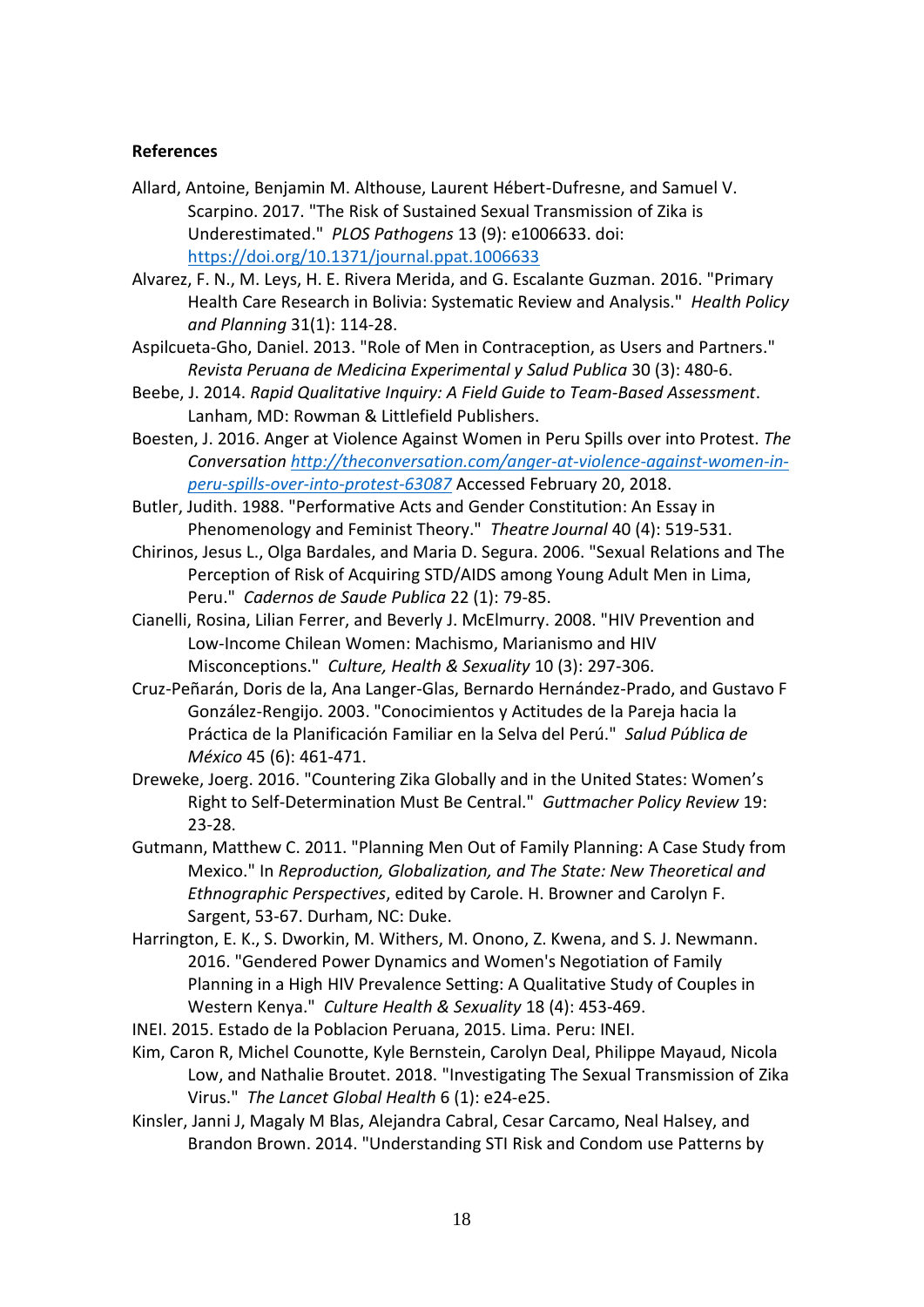Partner Type Among Female Sex Workers In Peru." *The Ppen AIDS journal* 8: 17 doi: 10.2174/1874613601408010017.

- Maternowska, Catherine, Fátima Estrada, Lourdes Campero, Cristina Herrera, Claire D. Brindis, and Meredith Miller Vostrejs. 2010. "Gender, Culture and Reproductive Decision-Making among Recent Mexican Migrants in California." *Culture, Health & Sexuality* 12 (1): 29-43.
- Noland, Carey M. 2006. "Listening to the Sound of Silence: Gender Roles And Communication About Sex In Puerto Rico." *Sex Roles* 55 (5-6):283-294.
- Palomino, Nancy, Miguel Ramos Padilla, Brigitte Davey Talledo, Christian Guzman Mazuelos, Jessica Carda, and Angela M. Bayer. 2011. "The Social Constructions of Unwanted Pregnancy and Abortion in Lima, Peru" *Global Public Health* 6(S1): S73-S89.
- Petersen, Lyle R., Denise J. Jamieson, Ann M. Powers, and Margaret A. Honein. 2016. "Zika Virus." *New England Journal of Medicine* 374 (16): 1552-63.
- Quevedo-Gómez, María Cristina, Anja Krumeich, César Ernesto Abadía-Barrero, Eduardo Pastrana-Salcedo, and Hubertus van den Borne. 2012. "Machismo , Public Health and Sexuality-Related Stigma in Cartagena." *Culture, Health & Sexuality* 14 (2): 223-235.
- Quiroz Díaz, NA, and A Gil Henríquez. 2009. "Actitudes e Información del Varón Relacionados a la Aceptación De Métodos Anticonceptivos en Zonas Urbano-Marginales de Trujillo." *Revista Salud, Sexualidad y Sociedad* 1 (4).
- Ramos, Miguel, Nancy Palomino, and Ana Guezmes. 2002. Sexual and Physical Violence Against Women in Peru: WHO Multicentric Study on Partner Violence and Women´s Health. Centro de la Mujer Peruana Flora Tristan.
- Ramos Padilla, Miguel. 2006. "La Salud Sexual y La Salud Reproductiva Desde la Perspectiva de Género." *Revista Peruana de Medicina Experimental y Salud Publica* 23 (3): 201-220.
- Roa, Monica. 2016. "Zika Virus Outbreak: Reproductive Health and Rights in Latin America." *Lancet* 387 (10021): 848 DOI: https://doi.org/10.1016/S0140- 6736(16)00331-7
- Sanchez, Jorge, Javier R Lama, Lourdes Kusunoki, Hugo Manrique, Pedro Goicochea, Aldo Lucchetti, Manuel Rouillon, Monica Pun, Luis Suarez, and Silvia Montano. 2007. "HIV-1, Sexually Transmitted Infections, and Sexual Behavior Trends Among Men Who Have Sex With Men in Lima, Peru." *JAIDS Journal of Acquired Immune Deficiency Syndromes* 44 (5): 578-585.
- Sternberg, Peter, and John Hubley. 2004. "Evaluating Men's Involvement as A Strategy in Sexual and Reproductive Health Promotion." *Health Promotion International* 19 (3): 389-396.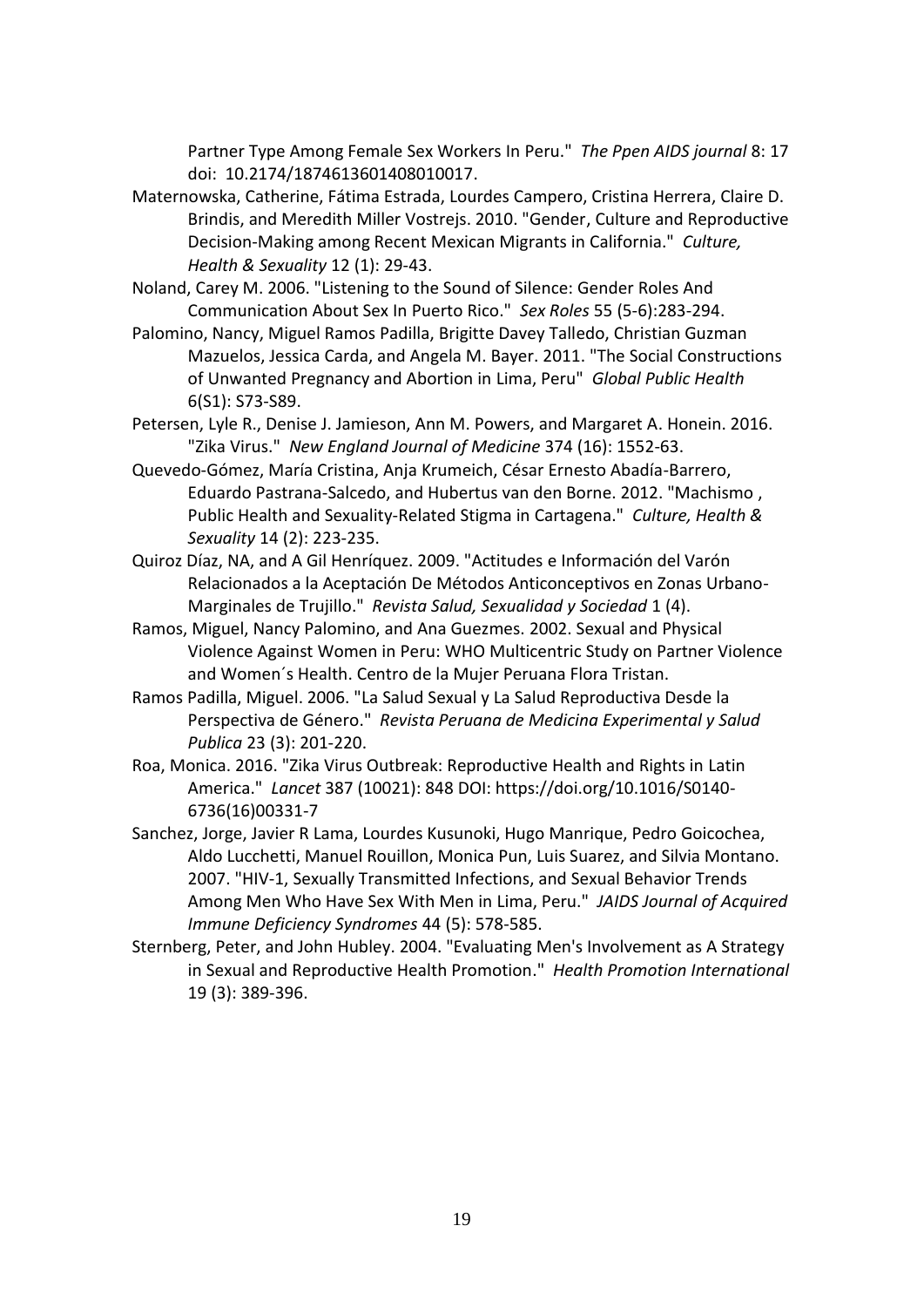| Men (n=21)                                    |                   |                                    | Women (n=28)                                    |                   |                                     |  |
|-----------------------------------------------|-------------------|------------------------------------|-------------------------------------------------|-------------------|-------------------------------------|--|
| Age                                           |                   | Average: 33.2yrs<br>(Range 22--61) | Age                                             |                   | Average 31.4 yrs.<br>(Range 19--44) |  |
| Number of children                            | 2.2 (Range 1--6)  |                                    | Number of<br>children                           |                   | 2.1 (Range 1--12)                   |  |
| Number of people<br>in the household          | 6.4 (Range 12--3) |                                    | Number of<br>people in the<br>Household         | 6.6 (Range 12--2) |                                     |  |
|                                               | n                 | %                                  |                                                 | n                 | %                                   |  |
| <b>Education</b>                              |                   |                                    | <b>Education</b>                                |                   |                                     |  |
| <b>Primary School</b>                         | $\mathbf{1}$      | 4.8                                | Primary School                                  | $\overline{3}$    | 10.7                                |  |
| Some Secondary<br>School                      | 3                 | 14.3                               | Some<br>Secondary<br>School                     | 8                 | 28.6                                |  |
| Secondary School                              | $\mathbf 0$       | 0.0                                | Secondary<br>School                             | 5                 | 17.9                                |  |
| Some Higher Ed.<br>(including trades)         | 6                 | 28.6                               | Some Higher<br>Ed. (including<br>trades)        | 4                 | 14.3                                |  |
| Completed Higher<br>Ed. (including<br>trades) | 11                | 52.4                               | Completed<br>Higher Ed<br>(including<br>trades) | 8                 | 28.6                                |  |
| <b>Occupation</b>                             |                   |                                    | <b>Occupation</b>                               |                   |                                     |  |
| Moto-taxi driver                              | 14                | 66.7                               | Her house                                       | 17                | 60.7                                |  |
| <b>Electronic Services</b>                    | $\mathbf{1}$      | 4.8                                | Front room<br>store                             | $\mathbf{1}$      | 3.6                                 |  |
| <b>Construction- Civil</b><br>Engineer        | $\mathbf{1}$      | 4.8                                | Studying                                        | 3                 | 10.7                                |  |
| <b>Credit Union Teller</b>                    | $\mathbf{1}$      | 4.8                                | <b>Food Market</b><br>Seller                    | 3                 | 10.7                                |  |
| Day laborer                                   | $\mathbf{1}$      | 4.8                                | Sales person                                    | $\mathbf{1}$      | 3.6                                 |  |

**Table 1: Socio-Demographic Characteristics of Interviewees**